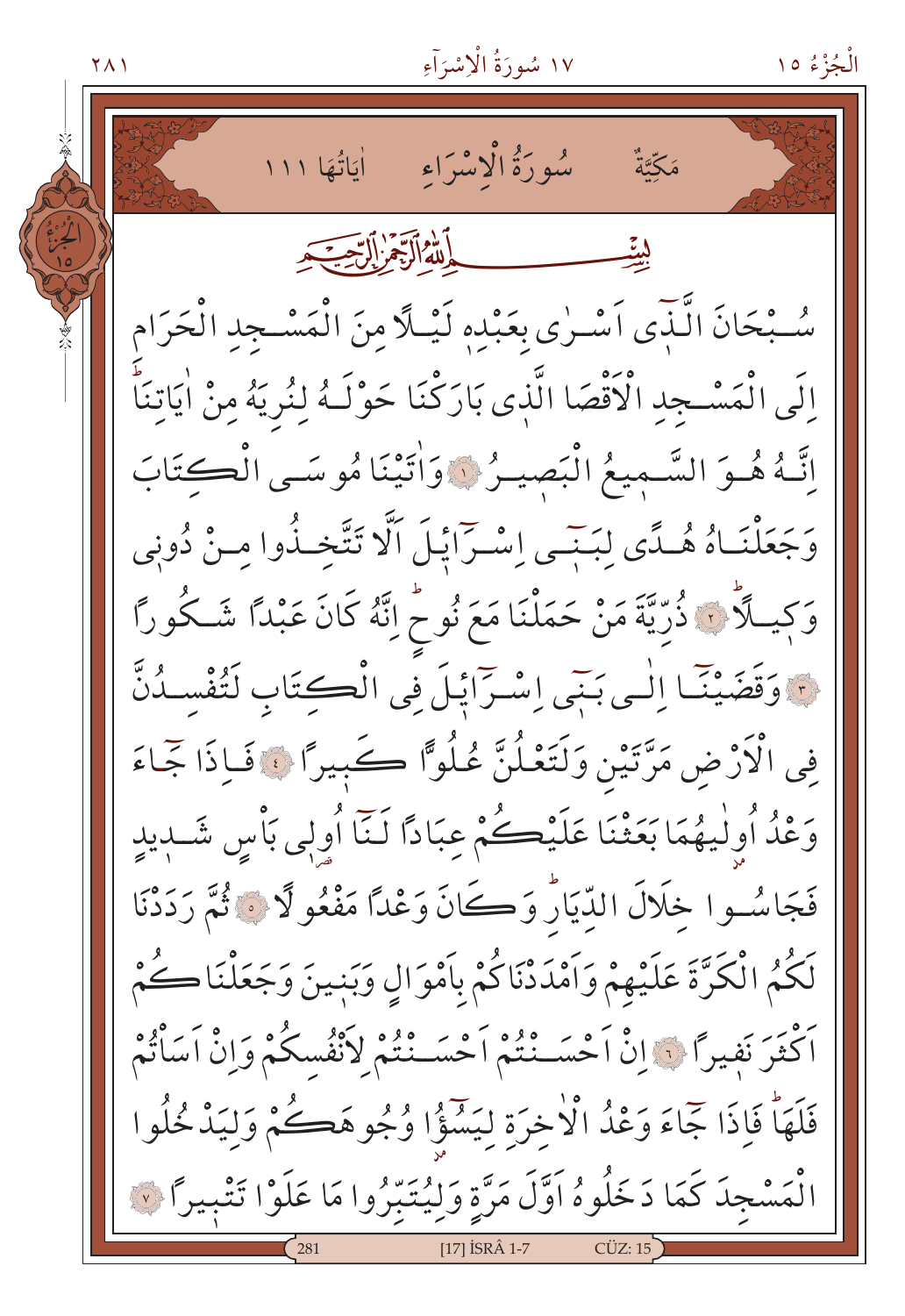عَسْمِي رَبُّعُكُمْ أَنْ يَرْحَمَكُمْ وَإِنْ عُدْتُمْ عُدْنَا وَجَعَلْنَا جَهَنَّمَ لِلْكَافِرِينَ حَصِيرًا ﴾ إِنَّ هٰذَا الْقُرْانَ يَهْدى للَّتِي هِيَ أَقْوَمُ وَيُبَشَّرُ الْمُؤْمِنِينَ الَّذِينَ يَعْمَلُونَ الصَّالحَـاتِ اَنَّ لَهُمْ اَجْراً كَبِيراً فِ وَاَنَّ الَّذِينَ لَا يُؤْمِنُونَ بِالْاٰخِرَةِ اَعْتَدْنَا لَهُمْ عَذَابًا اَلِيمَا ۚ وَيَدْ عُ الْإِنْسَانُ بِالشَّرِّ دُعَاءَهُ بِالْخَيْرِ وَكَانَ الْانْسَانُ عَجُـولًا ۞ وَجَعَلْنَا الَّيْـلَ وَالنَّهَـارَ اٰيَتَيْنِ فَمَحَوْنَـا اٰيَةَ الَّيْل وَجَعَلْـنَآ اٰيَةَ النَّهَارِ مُبْصرَةً لِتَبْتَغُوا فَضَّلَّامِنْ رَبَّكُمْ وَلِتَعْلَمُوا عَدَدَ السَّـنِينَ وَالْحِسَابِّ وَكُلَّ شَيْءٍ فَصَّلْنَاهُ تَفْصِيلًا ۚ وَكُلَّ اِنْسَانِ ٱلْزَمْنَاهُ طَائِرَهُ فِي عُنُقِهِ وَنُخْرِجُ لَهُ يَوْمَ الْقِيْمَةِ كِتَابًا يَلْقْيِهُ مَنْشُوراً ٣٠ إِقْرَاْ كِتَابَكَ كَفٰى بِنَفْسكَ الْيَوْمَ عَلَيْكَ حَسيباً ٣٠ مَنِ اهْتَلٰى فَاتَّمَا يَهْتَدٖى لِنَفْسِهِ وَمَنْ صَلَّ فَاتَّمَا يَضلُّ عَلَيْهَاْ وَلَا تَزِرُوَازِرَةٌ وزْرَ اُخْرٰىً وَمَا كُنَّامُعَذِّبِينَ حَتّٰى نَبْعَثَ رَسُولًا فَ وَإِذَا أَرَدْنَا أَنْ نُهْلِكَ قَرْيَةً أَمَرْنَا مُتْرَفِيهَا فَفَسَقُوا فِيهَا فَحَقَّ عَلَيْهَا الْقَوْلُ فَدَمَّرْنَاهَا تَدْمِيرًا ؟ وَكُمْ أَهْلَكْنَـا مِنَ الْقُرُونِ مِنْ بَعْدِنُوحٌ وَكَفَى بِرَبّكَ بِذُّنُوبٍ عِبَادِهِ خَبِيرًا بَصِيرًا ﴾ [17] ISRÂ 8-17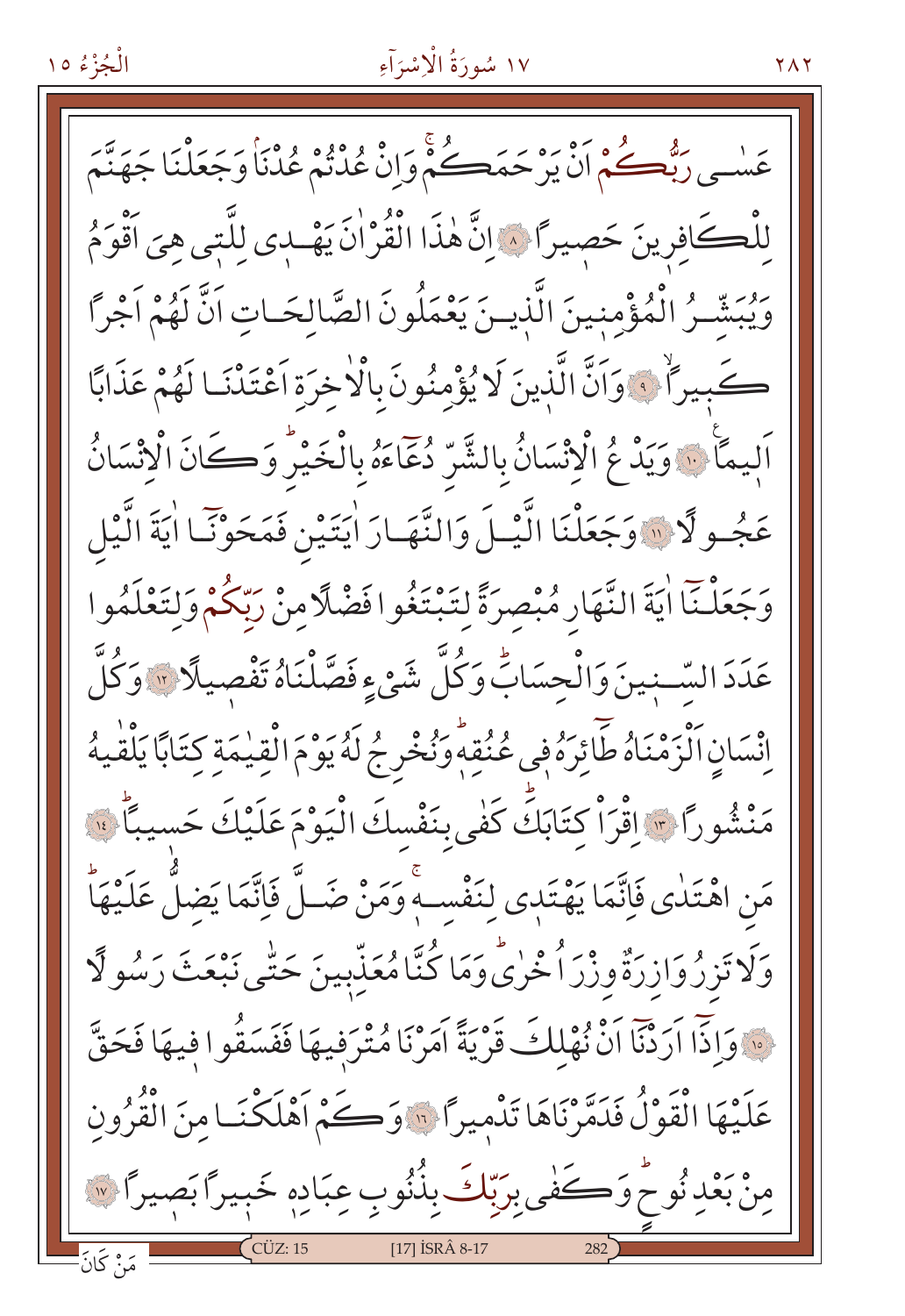الْجُزْءُ ١٥

مَنْ كَانَ يُرِيدُ الْعَاجِلَةَ عَجَّلْنَا لَهُ فِيهَا مَا نَشَّاءُ لِمَنْ نُرِيدُ ثُمَّ جَعَلْنَا لَهُ جَهَنَّمَ يَصْلِيهَا مَذْمُومًا مَدْحُوراً ۞ وَمَنْ أَرَادَ الْاخِرَةَ وَسَعٰى لَهَا سَعْيَهَا وَهُوَ مُؤْمِنٌ فَأُولَٰئِكَ كَانَ سَعْيُهُمْ مَشْكُورًا ۚ ۚ كَلَّا نُمِدٌّ هَؤُلَاءِ وَهَؤُلَاءِ مِنْ عَطَّاءِ رَبّكَ وَمَا كَانَ عَطَّاءُ رَبّكَ مَحْظُوراً ﴾ أَنْظُرْ كَيْفَ فَضَّلْنَا بَعْضَهُمْ عَلٰى بَعْضُ وَلَلْا خِرَةُ اَكْبَرُ دَرَجَاتٍ وَاَكْبَـرُ تَفْضيلًا 11 لَا تَجْعَـلْ مَعَ اللّٰهِ اِلٰهَا اٰخَـرَ فَتَقْعُدَ مَذْمُو مَّا مَخْذُولًا ۚ "وَقَضْى رَبُّكَ اَلَّا تَعْبُدُوا إِلَّا إِيَّاهُ وَبِالْوَالِدَيْنِ إِحْسَانًا إِمَّا يَبْلُغَنَّ عِنْدَكَ الْكَبَرَ اَحَدُهُمَا اَوْ كِلَاهُمَا فَلَا تَقُلْ لَهُمَّا أُفِّ وَلَا تَنْهَرْهُمَا وَقُلْ لَهُمَا قَوْلًا كَرِيمًا \* وَاخْفِضْ لَهُمَا جَنَاحَ الـذَّلِّ مِنَ الرَّحْمَةِ وَقُلْ رَبِّ ارْحَمْهُمَـا كَمَا رَبَّيَانِي صَغيراً فَ رَبُّكُمْ أَعْلَمُ بِمَا فِي نُفُو سِكُمٍّ إِنْ تَكُونُوا صَالحِينَ فَإِنَّهُ كَانَ لِلْأَوَّابِيسَ غَفُوراً ۞ وَاٰتِ ذَا الْقُرْبِي حَقَّهُ وَالْمِسْكِينَ وَابْـنَ السَّـبِيلِ وَلَا تُبَذِّرْ تَبْذِيرًا ۞ إِنَّ الْمُبَذِّرِينَ كَانُوا ا خْوَانَ الشَّـيَاطِينُ وَكَانَ الشَّـيْطَانُ لِرَبِّهِ كَفُورًا ۞ [17] ISRÂ 18-27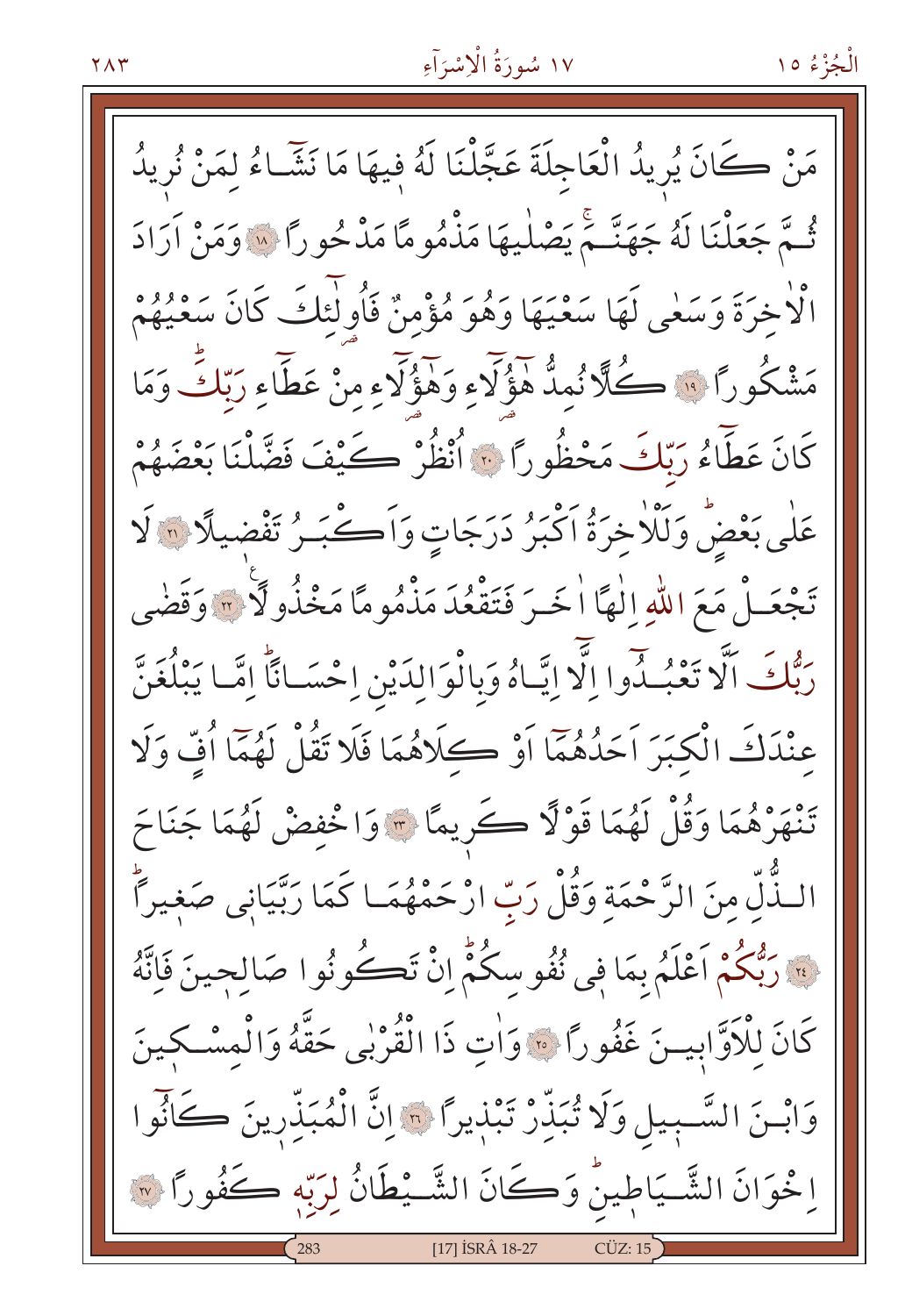#### ١٧ سُورَةُ الْإِسْرَآءِ

وَإِمَّا تُعْرِضَنَّ عَنْهُمُ ابْتِغَاءَ رَحْمَةٍ مِنْ رَبِّكَ تَرْجُوهَا فَقُلْ لَهُمْ قَوْلًا مَيْسُورًا ۞وَلَا تَجْعَـلْ يَدَكَ مَغْلُولَةً إِلَى عُنُقِكَ وَلَا تَبِسُطْهَا كُلَّ الْبَسْطِ فَتَقْعُدَ مَلُومًا مَحْسُورًا قَ إِنَّ رَبِّكَ يَبْسُطُ الرِّزْقَ لمَنْ يَشَّاءُ وَيَقْدَرُ إِنَّهُ كَانَ بِعِبَادِهِ خَبِيراً بَصِيراً ﴾ وَلَا تَقْتُلُوا اَوْلَادَكُمْ خَشْــيَةَ اِمْلَاقٍّ نَحْــنُ نَرْزُقُهُمْ وَإِيَّاكُمُّ اِنَّ قَتْلَهُمْ كَانَ خِطْئًا كَبِيرًا ۞ وَلَا تَقْرَبُوا الزَّنْيِ إِنَّهُ كَانَ فَاحِشَـةً وَسَاءَ سَّبِيلًا ۞وَلَا تَقْتُلُوا النَّفْسَ الَّتِي حَـرَّمَ اللَّهُ إِلَّا بِالْحَقُّ وَمَنْ قُتلَ مَظْلُومًا فَقَدْ جَعَلْنَا لِوَلِيّهِ سُلْطَانًا فَلَا يُسْرِفْ فِي الْقَتْلُ اتَّهُ ڪَانَ مَنْصُوراً ﴾ وَلَا تَقْرَبُوا مَالَ الْيَتِيم اِلَّا بِالَّتِي هِيَ اَحْسَنُ حَتّٰى يَبْلُغَ اَشْـدَّهُ وَاَوْفُوا بِالْعَهْدِ إِنَّ الْعَهْدَ كَانَ مَسْؤُلًا فَوَاَوْفُوا الْكَيْلَ إِذَا كِلْتُمْ وَزِنُوا بِالْقِسْطَاسِ الْمُسْتَقِيمُ ذٰلكَ خَيْرٌ وَاَحْسَىنُ تَأْوِيلًا ۞ وَلَا تَقْفُ مَا لَيْسَ لَكَ بِهِ عِلْمٌ إِنَّ السَّـمْعَ وَالْبَصَرَ وَالْفُؤَادَ كُلُّ أُولَٰئِكَ كَانَ عَنْهُ مَسْـؤُلَّا ٣ وَلَا تَمْشِ فِي الْأَرْضِ مَرَ حَأْ اِنَّكَ لَنْ تَخْرِقَ الْأَرْضَ وَلَنْ تَبْلُغَ الْجِبَالَ طُو لَا ٣ كُلَّ ذٰلكَ كَانَ سَــيَّنُهُ عِنْدَ رَبَّكَ مَكْرُوهَا ٣ ذَلِكَ مِمَّا [17] ISRA 28-38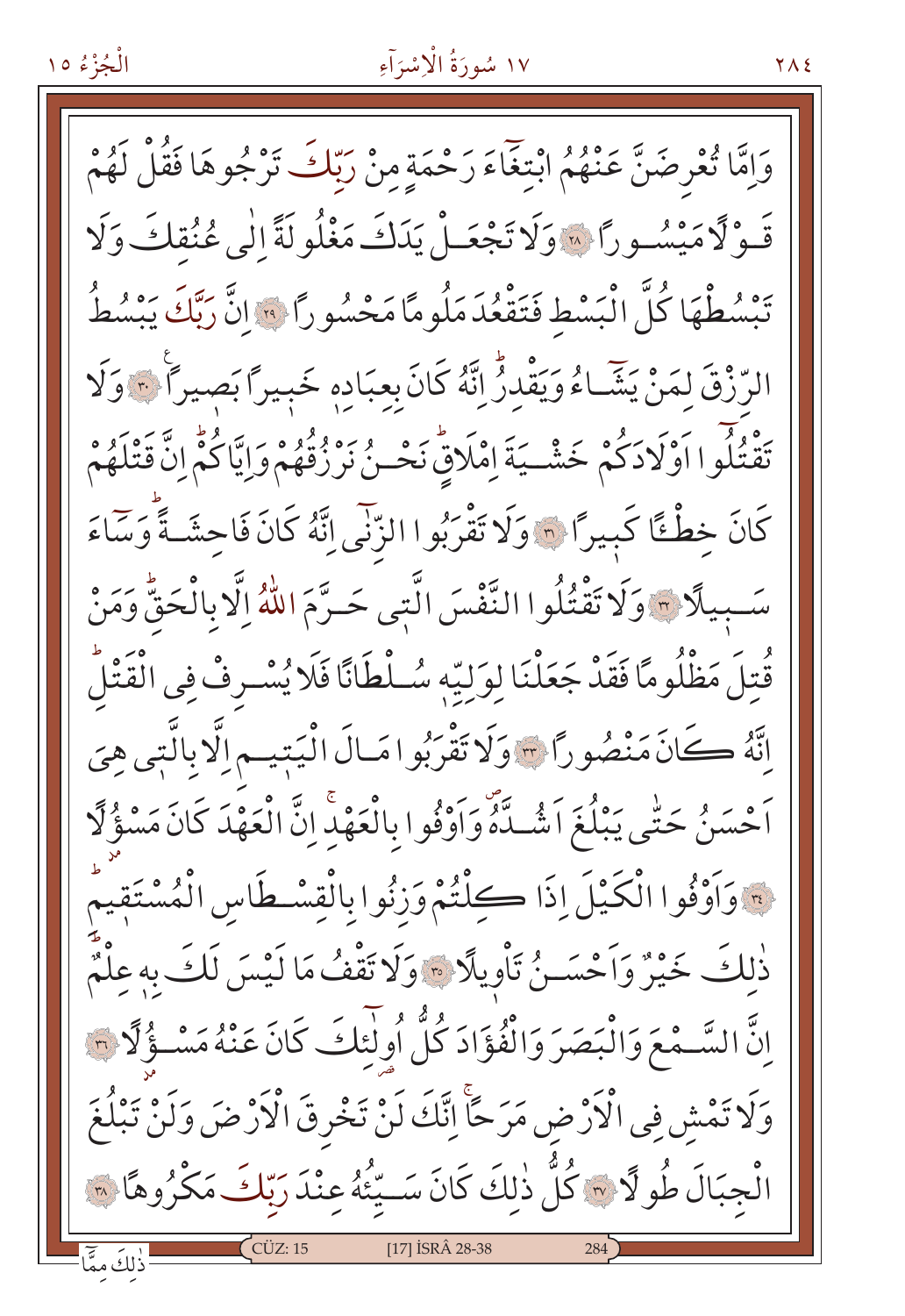الْجُزْءُ ١٥

ذٰلكَ ممَّا أَوْحَى إِلَيْكَ رَبُّكَ مِنَ الْحِكْمَةَ وَلَا تَجْعَلْ مَعَ اللَّهِ إِلٰهًا اٰخَرَ فَتُلْقَى فِي جَهَنَّمَ مَلُومًا مَدْحُورًا ﴾ أفَاصْفْيكُمْ رَبُّكُمْ بِالْبَنِينَ وَاتَّخَذَمِنَ الْمَلَّئِكَةِ إِنَاثًا إِنَّكُمْ لَتَقُو لُونَ قَوْلًا عَظِيمًا ۚ ﴾ وَلَقَدْ صَرَّفْنَا فِي هٰذَا الْقُـرْانِ ليَذَّكَّرُواً وَمَا يَزِيدُهُمْ إِلَّا نُفُوراً ۞ قُـلْ لَوْ كَانَ مَعَهُ الهَةٌ كَمَا يَقُولُـونَ إذاً لَابْتَغَوْا إِلٰى ذِي الْعَرْشِ سَبِيلًا » سُبْحَانَهُوَتَعَالَٰي عَمَّايَقُولُونَ عُلُوًّا كَبِيراً » تُسَبِّحُ لَهُ السَّمٰوَاتُ السَّبْعُ وَالْأَرْضُ وَمَنْ فِيهِنَّ وَإِنْْمِنْ شَيْءٍ اِلَّا يُسَبِّحُ بِحَمْـدِهِ وَلٰكِنْ لَا تَفْقَهُونَ تَسْـبِيحَهُمْ إِنَّهُ كَانَ حَلِيمًا غَفُورًا ﴾ وَاذَا قَرَأْتَ الْقُرْ اٰنَ جَعَلْنَا بَيْنَكَ وَبَيْنَ الَّذِينَ لَا يُؤْمِنُونَ بِالْاخِرَةِ حجَابًا مَسْــتُورًا ۚ ، وَجَعَلْنَا عَلَى قُلُوبِهِمْ اَكِنَّــةً اَنْ يَفْقَهُوهُ وَفِي اْذَانِهِمْ وَقْرَأُوَاذَا ذَكَرْتَ رَبَّكَ فِي الْقُرْاٰنِ وَحْدَهُ وَلَّوْا عَلَى اَدْبَارِهِمْ نُفُورًا ۞ نَحْنُ اَعْلَمُ بِمَا يَسْتَمِعُونَ بِهَ إِذْ يَسْتَمِعُونَ اِلَيْكَ وَإِذْهُمْ نَجْوَى إِذْ يَقُولُ الظَّالِمُونَ إِنْ تَتَّبِعُونَ إِلَّا رَجُلًا مَسْـحُوراً ﴾ ٱنْظُرْ كَيْفَ ضَرَبُوا لَكَ الْأَمْثَالَ فَضَلُّوا فَلَا يَسْتَطِيعُونَ سَبِيلًا لِهِ وَقَالُوا ءَاِذَا كُنَّا عظَامًا وَرُفَاتًا ءَاِنَّا لَمَبْعُوثُونَ خَلْقًا جَدِيدًا ﴾ [17] ISRÂ 39-49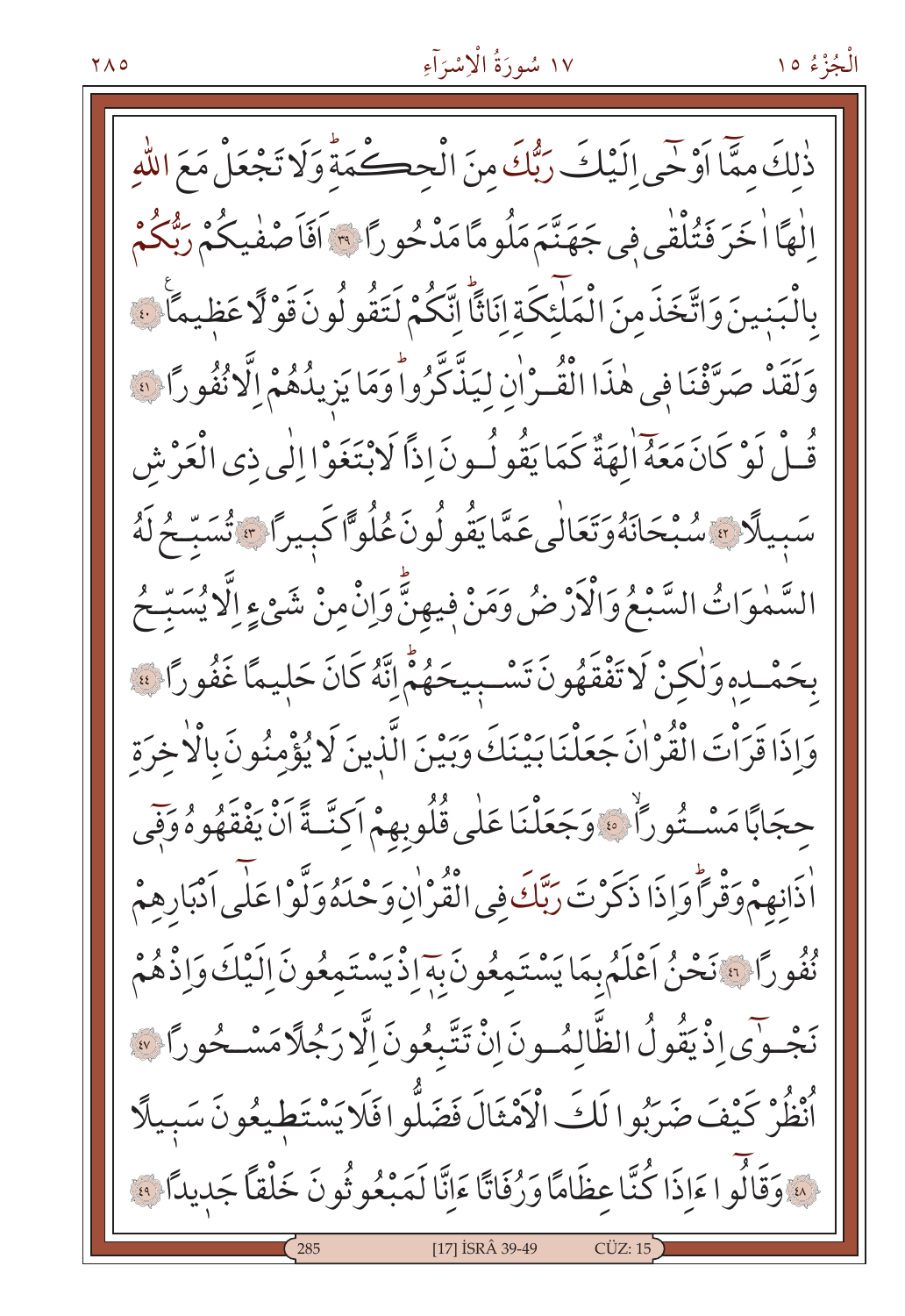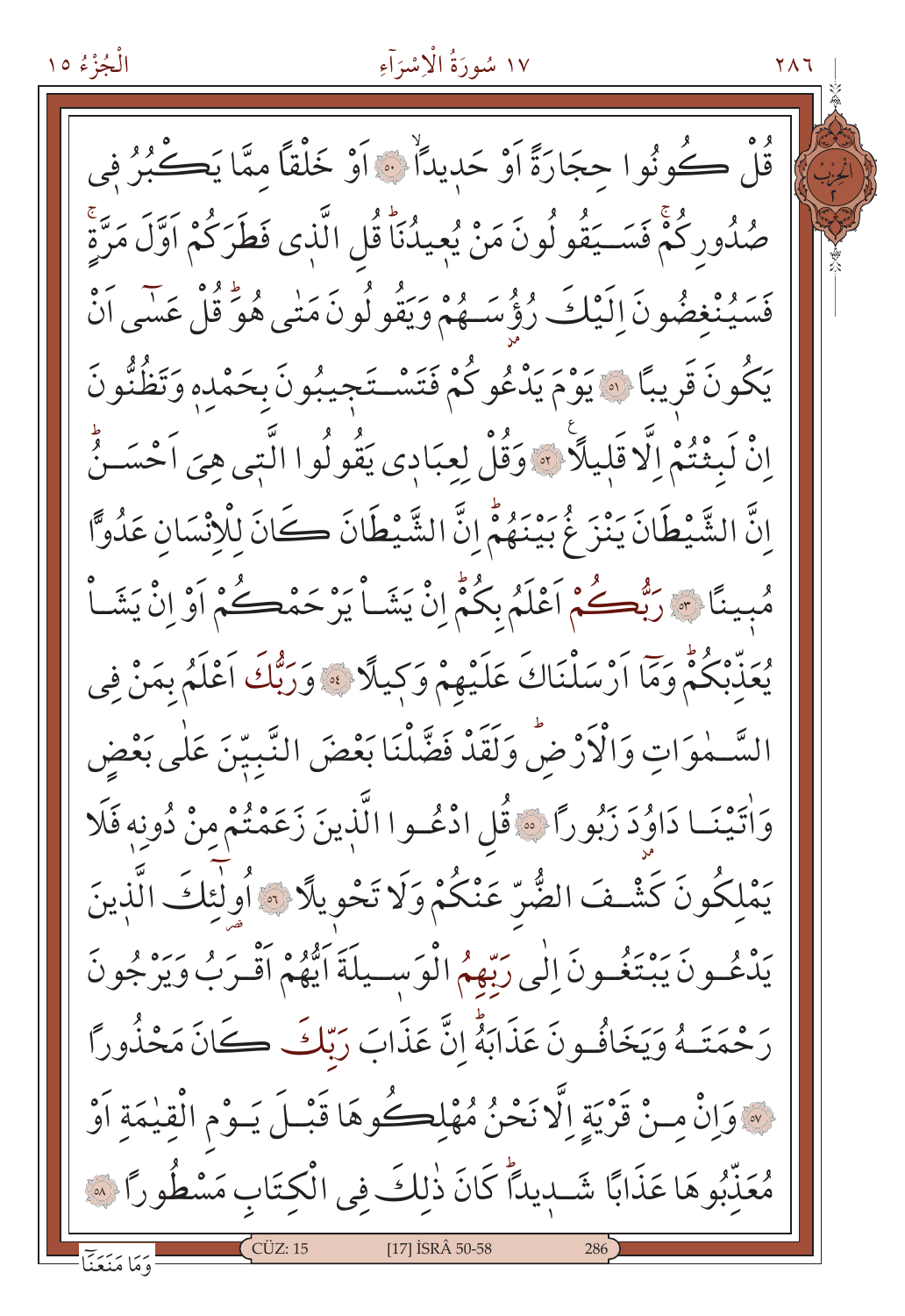الْجُزْءُ ١٥

وَمَا مَنَعَنَّا اَنْ نُرْسِلَ بِالْأَيَاتِ اِلَّا اَنْ كُذَّبَ بِهَـا الْأَوَّلُونُّ وَاٰتِينَا ثَمُودَ النَّاقَةَ مُبْصِرَةً فَظَلَمُوا بِهَاْ وَمَا نُرْسِلُ بِالْأَيَاتِ الَّا تَخْوِيفًا ۚ وَاذْ قُلْنَا لَكَ انَّ رَبَّكَ اَحَـاطَ بِالنَّاسُ وَمَا جَعَلْنَـا الرُّءْيَـا الَّتِـِّي اَرَيْنَاكَ إِلَّا فِتْنَةً لِلنَّاسِ وَالشَّـجَرَةَ الْمَلْعُونَـةَ فـى الْقُـرْانُ وَنُخَوِّفُهُمْ فَمَـا يَزِيلُهُـمْ إِلَّا طُغْيَانًا كَبِيراً فَيَ وَإِذْ قُلْنَا لِلْمَلْئِكَةِ اسْجُدُوا لِأَدَمَ فَسَجَدُوا الَّا إِبْلِيسٌ قَالَ ءَاَسْجُدُ لِمَنْ خَلَقْتَ طِيئًا ۚ ۚ وَقَالَ أَرَاَيْتَكَ هٰذَا الَّـذِي كَرَّمْتَ عَلَيِّ لَئِنْ اَخَّرْتَنِ اِلٰى يَوْمِ الْقِيْمَةِ لَاَحْتَنِكَنَّ ذُرِّيَّتَهُ إِلَّا قَلِيلًا \* قَالَ اذْهَبْ فَمَنْ تَبِعَكَ مِنْهُمْ فَإِنَّ جَهَنَّمَ جَزَّاؤُكُمْ جَزَّاءً مَوْفُورًا ۞ وَاسْتَفْزِزْ مَنِ اسْتَطَعْتَ مِنْهُمْ بصَوْتِكَ وَاَجْلِبْ عَلَيْهِمْ بِخَيْلِكَ وَرَجِلِكَ وَشَـارِكْهُمْ فِي الْأَمْوَالِ وَالْأَوْلَادِ وَعِدْهُـمْ وَمَـا يَعِدُهُـمُ الشَّـيْطَانُ اِلَّا غُـرُوراً فَ إِنَّ عِبَـادِي لَيْـسَ لَـكَ عَلَيْهِـمْ سُـلْطَانٌ وَكَفٰى بِرَبّكَ وَكِيلًا ۚ رَبُّكُمُ الَّذِى يُزْجِى لَكُمُ الْفُلْكَ فِي الْبَحْرِ لِتَبْتَغُوا مِنْ فَضْلِهِ إِنَّهُ كَانَ بِكُمْ رَحِيمًا ۞ [17] ISRÂ 59-66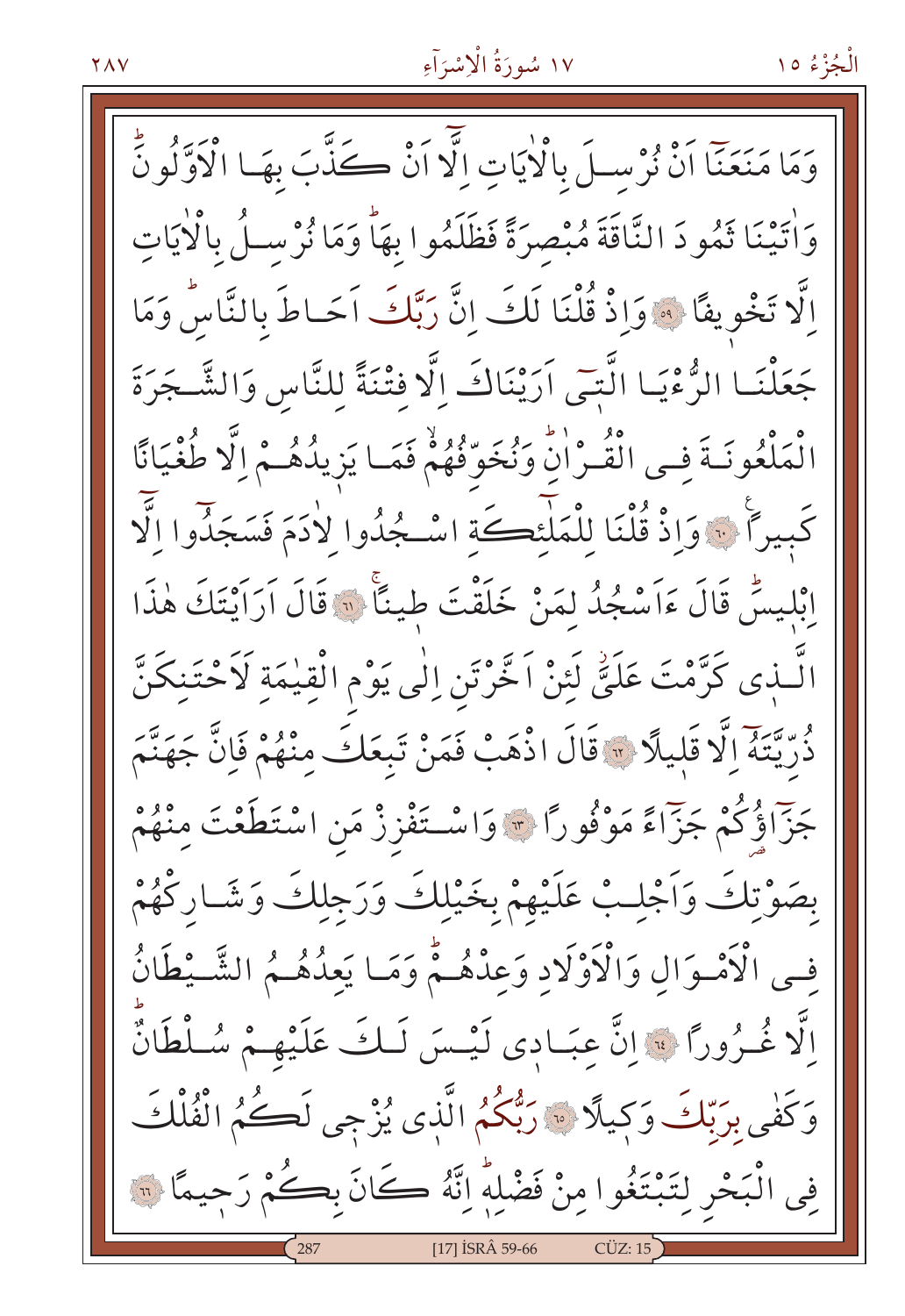### ١٧ سُورَةُ الْإِسْرَاءِ

**YAA** 

وَإِذَا مَسَّكُمُ الضُّرُّ فِي الْبَحْرِ ضَلَّ مَنْ تَدْعُونَ إِلَّا إِيَّاهً فَلَمَّا نَجْيِكُمْ إِلَى الْبَرِّ أَعْرَضْتُمْ وَكَانَ الْإِنْسَـانُ كَفُوراً \* أَفَاَمِنْتُمْ اَنْ يَخْسِفَ بِكُمْ جَانِبَ الْبَرّ اَوْ يُرْسِلَ عَلَيْكُمْ حَاصِبًا ثُمَّ كَا تَجِدُوا لَكُمْ وَكِيلًا ۚ لَّهَ أَمْ أَمَّنْتُمْ أَنْ يُعِيدَكُمْ فِيهِ تَارَةً اْخْرٰى فَيُرْسِـلَ عَلَيْكُمْ قَاصِفًا مِنَ الرِّيح فَيُغْرِقَكُمْ بِمَا كَفَرْنُمْ ثُمَّ لَا تَجِدُوا لَكُمْ عَلَيْنَا بِهِ تَبِيعًا ۚ وَلَقَدْ كَرَّمْنَا بَبْسِي اٰدَمَ وَحَمَلْنَاهُـمْ فِسِي الْبَسِّ وَالْبَحْسِ وَرَزَقْنَاهُـمْ مِسْنَ الطَّيِّبَاتِ وَفَضَّلْنَاهُمْ عَلٰى كَثِيرِ مِمَّنْ خَلَقْنَـا تَفْضِيلًا \*\* يَوْمَ نَدْعُوا كُلُّ أُنَاسِ بِإِمَامِهِمْ فَمَنْ أُوتِيَ كِتَابَهُ بِيَمِينِهِ فَأُولْئِكَ يَقْرَؤُنَ كِتَابَهُمْ وَلَا يُظْلَمُونَ فَتِيلًا ﴾ وَمَنْ كَانَ فِي هٰـذَةِ أَعْمٰـي فَهُوَ فـي الْأُخرَةِ أَعْمٰـي وَأَضَلُّ سَـبِيلًا ۞ وَإِنْ كَادُوا لَيَفْتِنُونَكَ عَـنِ الَّذَى أَوْحَيْنَا إِلَيْكَ لِتَفْتَرِيَ عَلَيْنَـا غَيْرَهُ وَإِذًا لَاتَّخَذُوكَ خَليـلًا ۞ وَلَوْلَا اَنْ ثَبَّتْنَاكَ يَرَ وَلَاتَ تَرْكَنُ الَيْهِمْ شَــْـُـــًا قَلِيلًا \* إِذاً لَاَذَقْنَاكَ ضَعْفَ الْحَيْـوةِ وَضغْـفَ الْمَمَاتِ ثُمَّ لَا تَجِدُ لَكَ عَلَيْنَا نَصِيرًا ۞  $CCUZ:15$  $[17]$  İSRÂ 67-75 وَانْ كَادُوا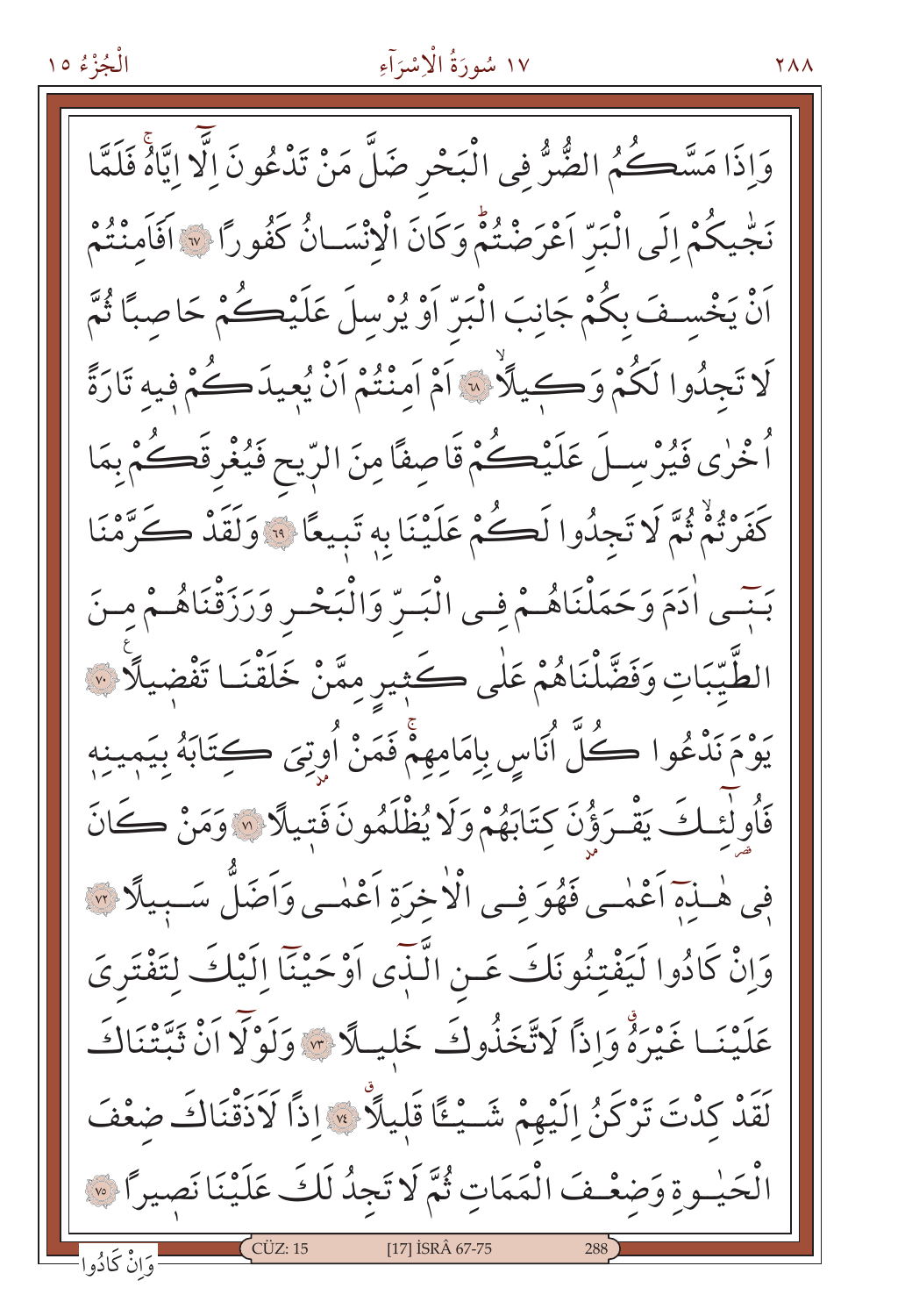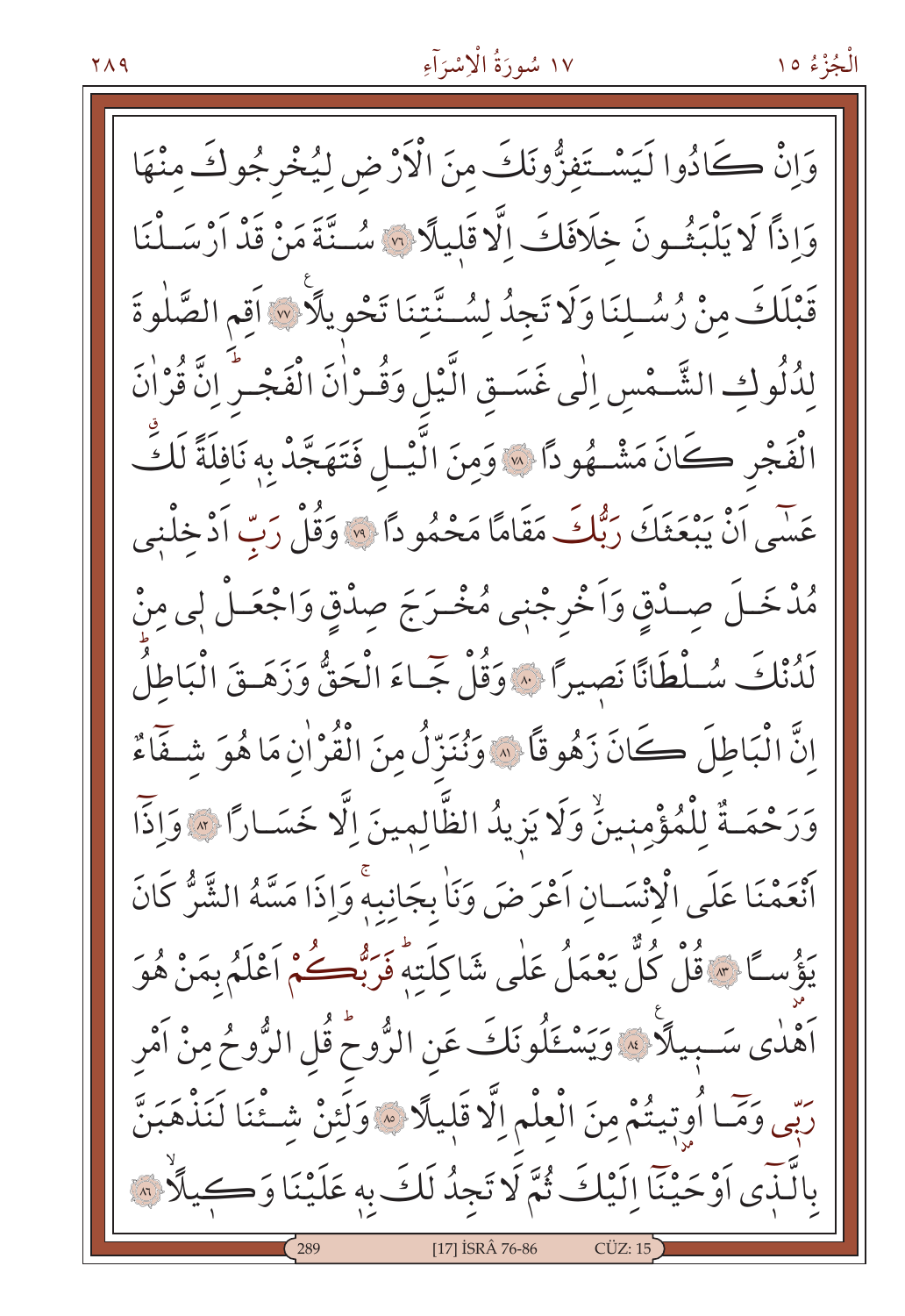### ١٧ سُورَةُ الْإِسْرَآءِ

الَّا رَحْمَـةً منْ رَبّكِّ إِنَّ فَضْلَهُ كَانَ عَلَيْكَ كَبِيراً \* قُلْ لَئِن اجْتَمَعَتِ الْإِنْسُ وَالْجِنُّ عَلَى اَنْ يَأْتُوا بِمِثْلِ هٰذَا الْقُرْاٰنِ لَا يَأْتُونَ بِمثْلِهِ وَلَوْ كَانَ بَعْضُهُمْ لِبَعْضِ ظَهِيـرًا ۞ وَلَقَدْ صَرَّفْنَـا لِلنَّاسِ فِي هٰذَا الْقُرْاٰنِ مِنْ كُلِّ مَثَلُ فَأَبِّـي اَكْثَرُ النَّاسِ إِلَّا كُفُوراً ۞ وَقَالُوا لَنْ نُؤْمِنَ لَكَ حَتَّـى تَفْجُرَ لَنَا مِنَ الْأَرْضِ يَنْبُوعَاْ ﴾ أَوْ تَكُونَ لَكَ جَنَّةٌ مِنْ نَخيل وَعِنَبٍ فَتُفَجِّرَ الْأَنْهَارَ خِلَالَهَا تَفْجِيراً ۚ ﴾ أَوْ تُسْقِطَ السَّمَاءَ كَمَا زَعَمْتَ عَلَيْنَا كِسَفًا اَوْ تَأْتِيَ بِاللَّهِ وَالْمَلْئِكَة قَبِيلًا ۚ ﴾ اَوْ يَكُونَ لَكَ بَيْتٌ مِنْ زُخْرُفٍ اَوْ تَرْفَى فِي السَّمَاءِ وَلَنْ نُؤْمِنَ لِرُقِيّلَكَ حَتّٰى تُنَزّلَ عَلَيْنَا كِتَابًا نَقْرَؤُهُ قُلْ سُبْحَانَ رَبِّي هَلْ كُنْتُ الَّا بَشَيرًا رَسُـولًا \* وَمَا مَنَعَ النَّاسَ اَنْ يُؤْمِنُوا إِذْ جَاءَهُـمُ الْهُـدٰى الَّا أَنْ قَالُـوا اَبَعَثَ اللَّهُ بَشَـراً رَسُولًا ﴾ قُلْ لَوْ كَانَ فِي الْأَرْضِ مَلْئِكَةٌ يَمْشُونَ مُطْمَئنّينَ لَنَزَّلْنَا عَلَيْهِمْ مِنَ السَّمَّاءِ مَلَكًّا رَسُـولًا \* قُلْ كَفٰى بِاللَّهِ شَــهيداً بَيْني وَبَيْنَڪُمُّ اِنَّهُ كَانَ بِعِبَادِهِ خَبِيـراً بَصِيراً ﴾ [17] ISRÂ 87-96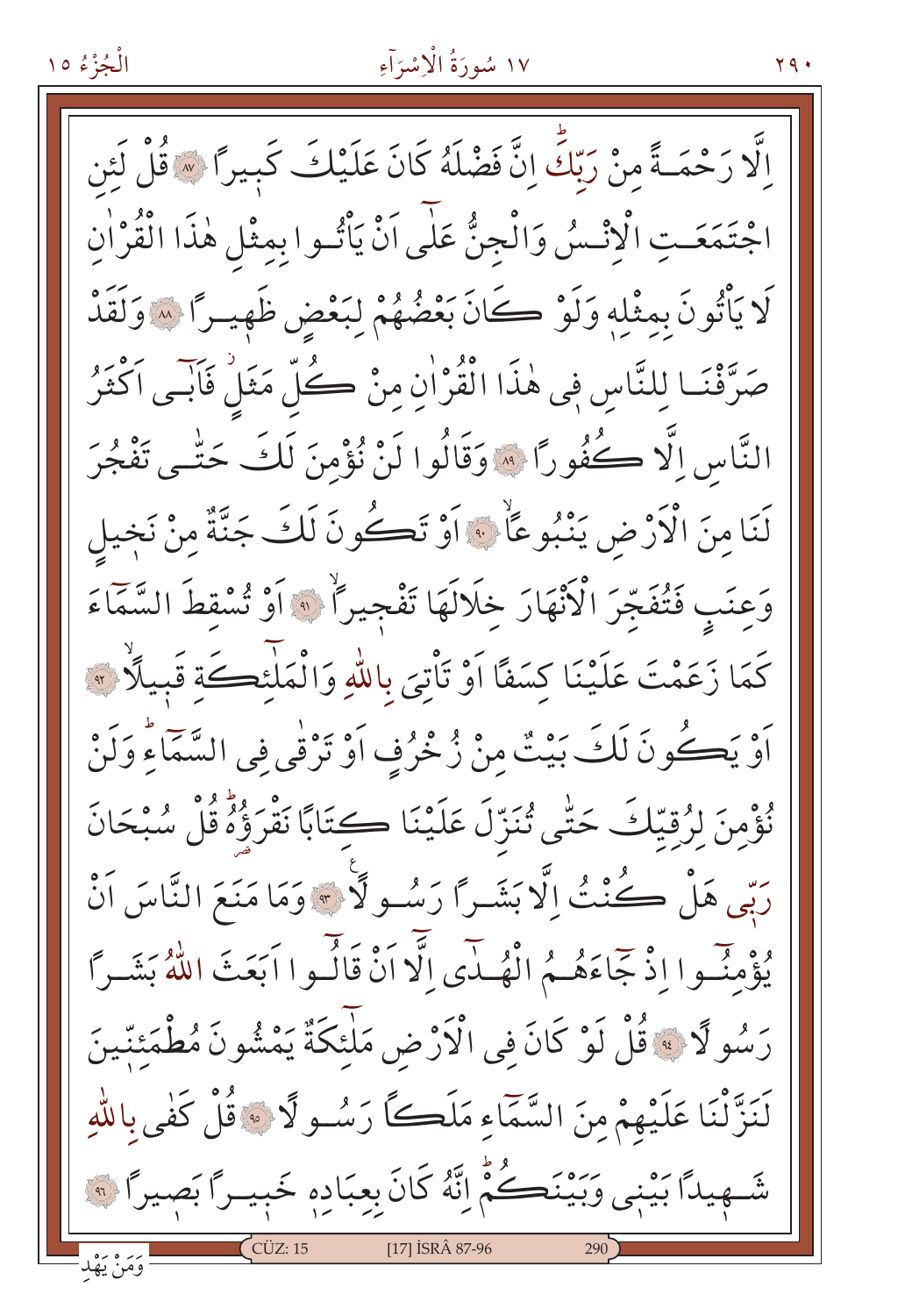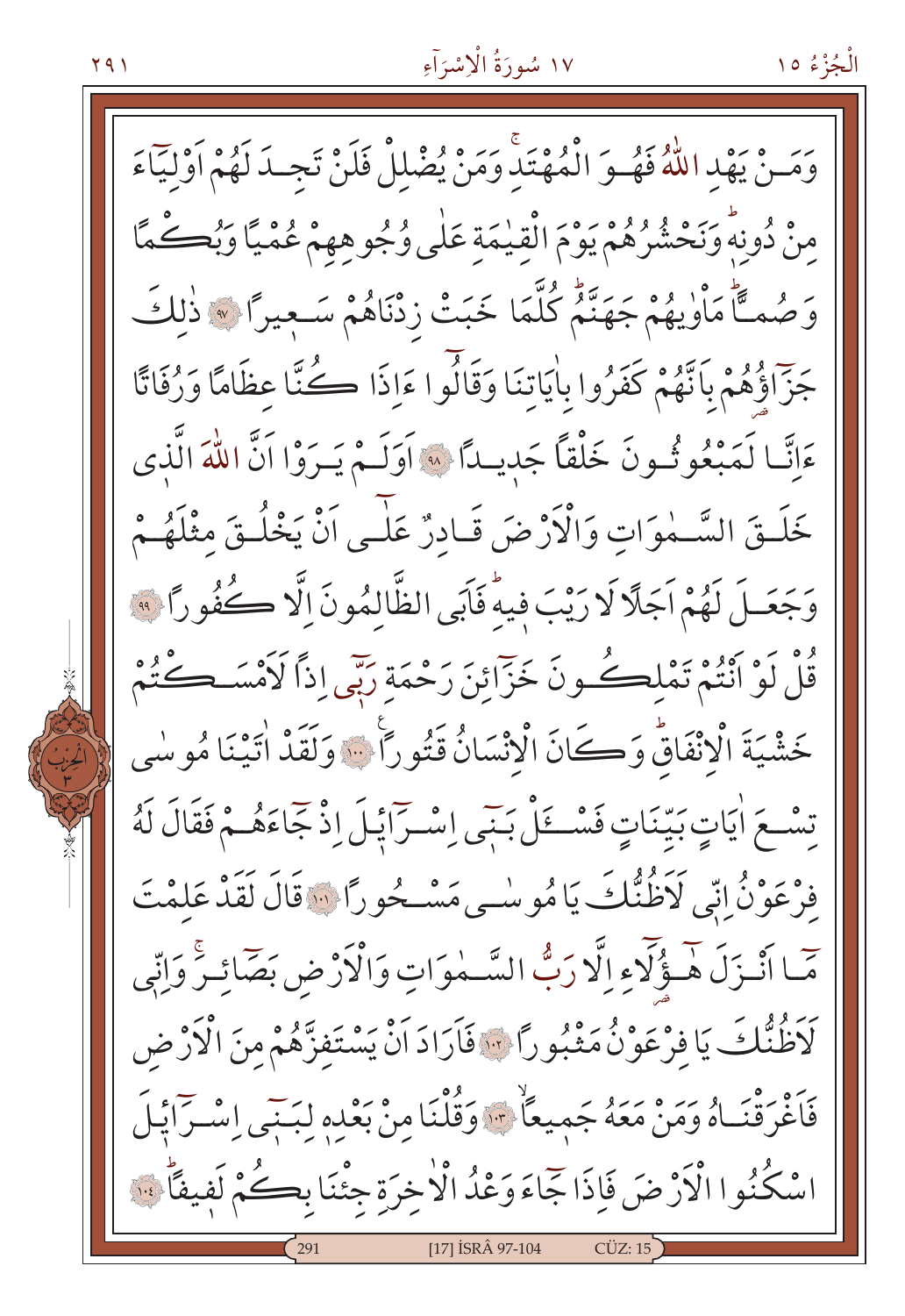الْجُزْءُ ١٥

وَبِالْحَقِّ انْزَلْنَاهُ وَبِالْحَقِّ نَزَلِّ وَمَا اَرْسَلْنَاكَ اِلَّاهُبَشّْراً وَنَذيراً فَ وَقُرْاٰنَـاً فَرَقْنَاهُ لِتَقْرَاهُ عَلَى النَّاسِ عَلَى مُكْثٍ وَنَزَّنْنَاهُ تَنْزِيلًا لِنَّا قُلْ اٰمِنُوا بِهَاَوْ لَا تُؤْمِنُواْ إِنَّ الَّذِينَ أُوتُوا الْعِلْمَ مِنْ قَبْلِهَ إِذَا يُتْلٰى عَلَيْهِمْ يَخِرُّونَ لِلْأَذْقَانِ سُـجَّدَأٌ \* وَيَقُولُونَ سُـبْحَانَ رَبِّنَا اِنْ كَانَ وَعْـدُ رَبّنَا لَمَفْعُو لَّا سَيْ وَيَخِرُّونَ لِلْأَذْقَانِ يَبْكُونَ وَيَزِيدُهُمْ خُشُّـوعًا فَيْ قُلِ ادْعُـوا اللهَ أَو ادْعُوا الرَّحْمٰنِّ آيًّا مَا تَدْعُوا فَلَهُ الْأَسْمَاءُ الْحُسْنَى وَلَا تَجْهَرْ بِصَلَاتِكَ وَلَا تُخَافِتْ بِهَا وَابْتَغ بَيْنَ ذٰلِكَ سَبِيلًا ۚ وَقُلِ الْحَمْدُ لِلَّهِ الَّذِى لَمْ يَتَّخِذْ وَلَدًّا وَلَمْ يَكُنْ لَهُ شَرِيكٌ فِي الْمُلْكِ وَلَمْ يَكُنْ لَهُ وَلِيٌّ مِنَ الذَّلِّ وَكَبِّرْهُ تَكْبِيراً ۚ ۚ مَكَّتَّةٌ أَلْحَمْـدُ لِلّهِ الَّــذَى أَنْـزَلَ عَلٰى عَبْده الْڪتَابَ وَلَـمْ يَجْعَلْ لَـهُ عِـوَجـَّأَ ۞ قَيّحًا لِيُنْـذِرَ بَأْسـَّا شَــدِيدًا مِنْ لَدُنْهُ وَيُبَشّـرَ الْمُؤْمِنِيسَ الَّذِينَ يَعْمَلُونَ الصَّالِحَاتِ اَنَّ لَهُمْ اَجْرًا حَسَــنَّا نَ مَاكِثِينَ فِيهِ أَبَدَأُ \* وَيُنْذِرَ الَّذِينَ قَالُوا اتَّخَذَ اللَّهُ وَلَدَّأَ فَ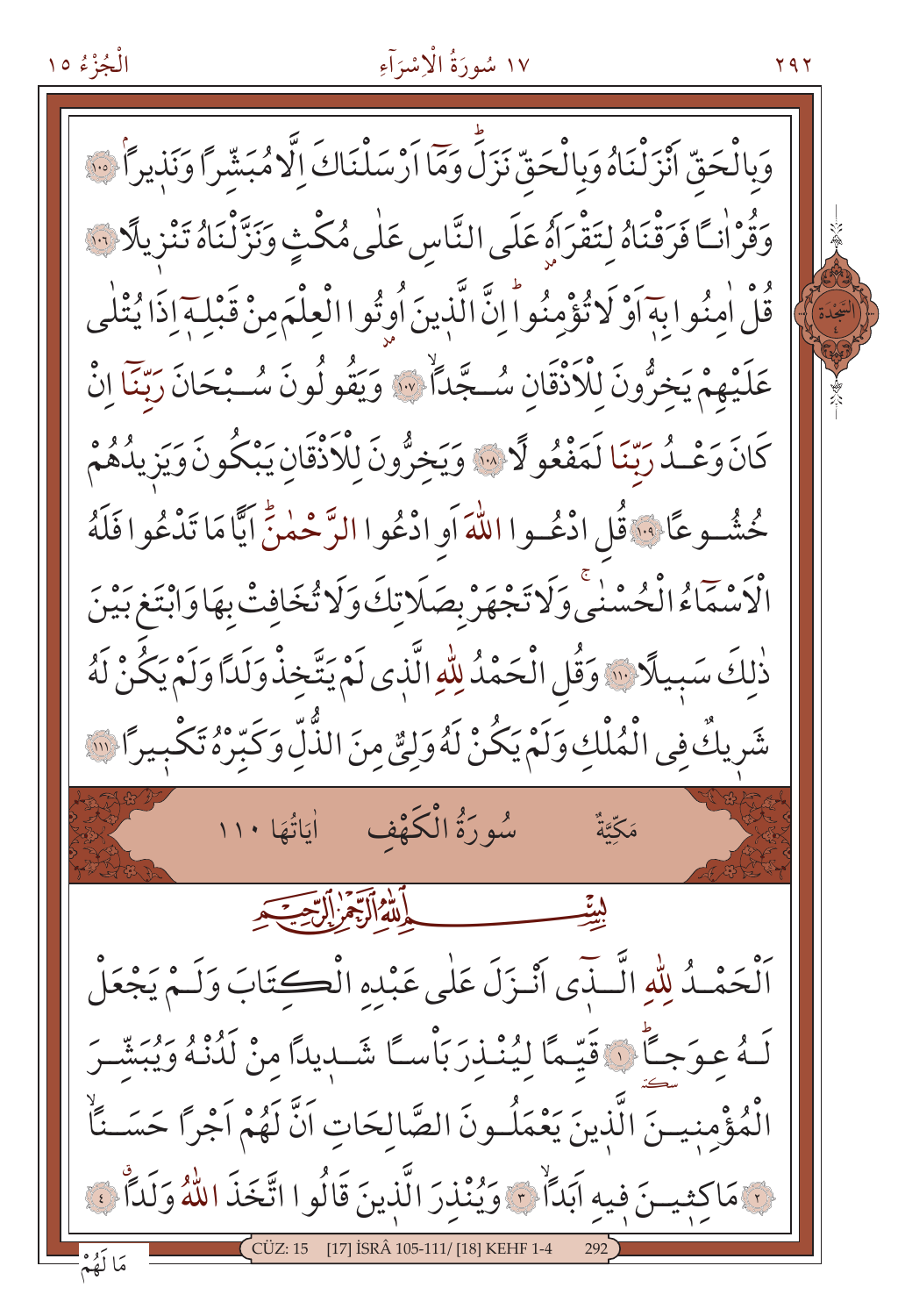ا لَهُمْ بِهِ مِنْ عِلْمٍ وَلَا لِا بَآْئِهِمْ كَبُرَتْ كَلِمَـةً تَخْرُجُ مِنْ أَفْوَاهِهِمّْ إِنْ يَقُو لُونَ الَّا كَذبًا ۞ فَلَعَلَّكَ بَا خِعٌ نَفْسَكَ عَلٰـى اٰثَارِهِـمْ إِنْ لَـمْ يُؤْمِنُوا بِهٰـذَا الْحَدِيثِ اَسَـفًا ﴾ إِنَّا جَعَلْنَـا مَا عَلَـى الْأَرْضِ زِينَةً لَهَـا لِنَبْلُوَهُمْ اَيُّهُمْ اَحْسَـنُ عَمَلًا ۞ وَإِنَّا لَجَاعِلُونَ مَا عَلَيْهَا صَعِيدًا جُـرُزًا ۞ أَمْ حَسَبْتَ اَنَّ اَصْحَابَ الْكَهْفِ وَالزَّقِيمِ كَانُوا مِنْ اٰيَاتِنَا عَجَبـًا ۚ وَإِذْ أَوَى الْفِتْيَةُ إِلَى الْكَهْفِ فَقَالُوا رَبَّنَا أَتنَا مِنْ لَدُّنْكَ رَحْمَةً وَهَيِّـئْ لَنَا مِنْ اَمْرِنَا رَشَّـداً ۞ فَضَرَبْنَا عَلَّمَ اٰذَانِهِمْ فِي الْكَهْفِ سِنِينَ عَدَدًا ۚ ۚ ثُمَّ بَعَثْنَاهُمْ لِنَعْلَمَ اَيُّ الْحِزْبَيْـنِ اَحْضٰـي لِمَـا لَبِثُّوا اَمَداً ۞ نَحْنُ نَقُصُّ عَلَيْكَ نَبَأَهُـمْ بِالْحَـقِّ إِنَّهُمْ فِتْيَـةٌ اٰمَنُوا بِرَبِّهِـمْ وَزِدْنَاهُمْ هُدًىٰ ۚ وَرَبَطْنَا عَلَى قُلُوبِهِمْ إِذْ قَامُوا فَقَالُوا رَبُّنَا رَبُّ السَّــمٰوَاتِ وَالْأَرْضِ لَـنْ نَدْعُوَا مِنْ دُونِــةٍ إِلٰهًا لَقَدْ قُلْـنَا إِذاً شَــطَطاً فَالْمَحْوَلَاءِ قَوْمُنَا اتَّخَذُوا مِنْ دُونِهِ الهَــةَّ لَوْلَا يَأْتُونَ عَلَيْهِمْ بِسُلْطَانٍ بَيِّـنٌ فَمَنْ اَظْلَمُ مِمَّن افْتَرٰى عَلَى اللهِ كَذِبًا ۚ ۞ [18] KEHF 5-15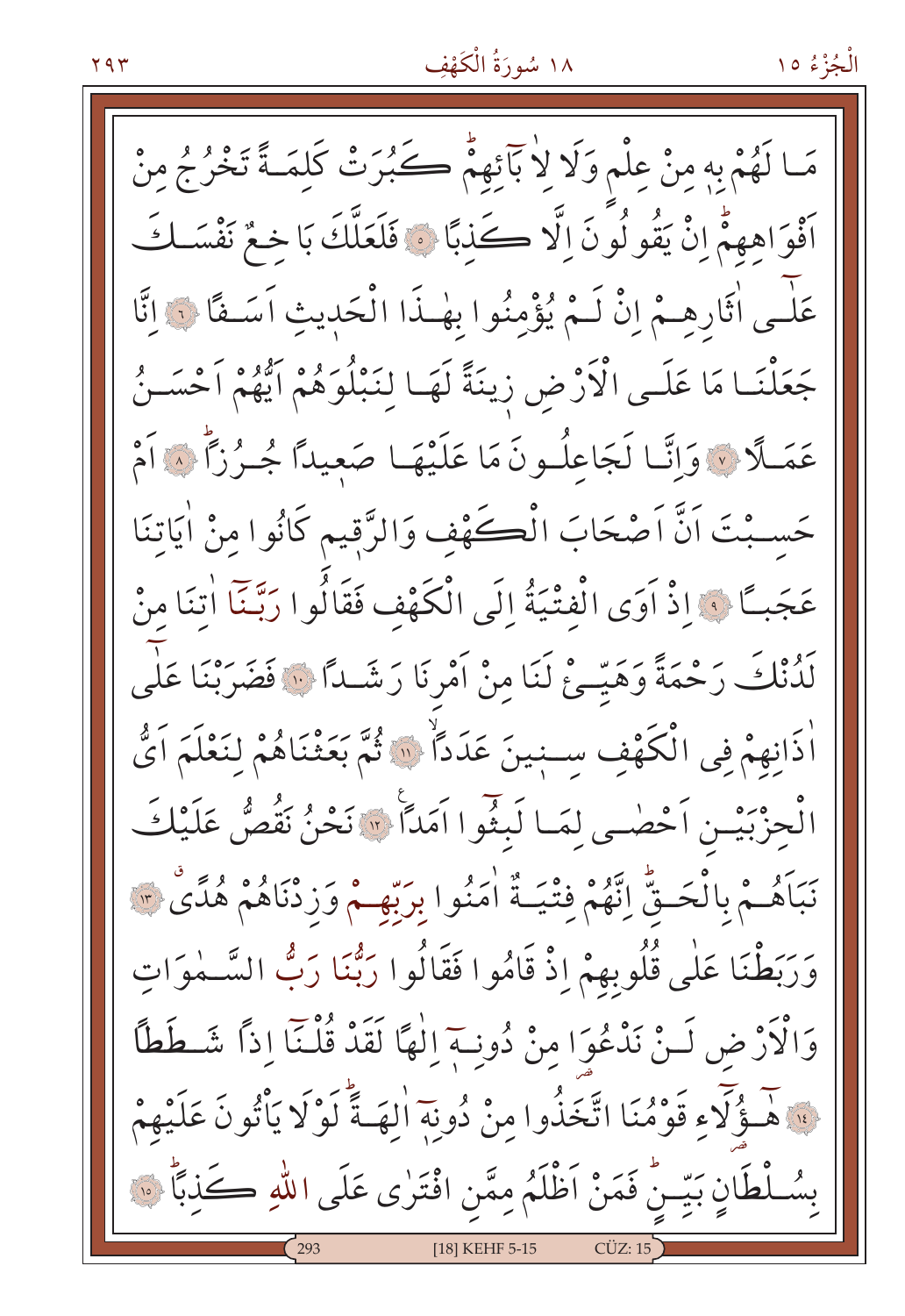## ١٨ سُورَةُ الْكَهْفِ

**Y 9 2** 

وَإِذَ اعْتَزَلْتُمُوهُمْ وَمَا يَعْبُدُونَ إِلَّا اللَّهَ فَأَوَّا إِلَى الْكَءَ يَنْشُرْ لَكُمْ رَبُّكُمْ مِنْ رَحْمَتِهِ وَيُهَيِّئْ لَكُمْ مِنْ اَمْرِكُمْ مرْفَقاً \* وَتَرَى الشَّـْمْسَ إِذَا طَلَعَتْ تَزَاوَرُ عَنْ كَـهْفهمْ ذَاتَ الْيَمِينِ وَإِذَا غَرَبَتْ تَقْرِضُهُمْ ذَاتَ الشَّـمَالِ وَهُمْ فِي فَجْـوَةِ مِنْهُ ذٰلِكَ مِنْ اٰيَاتِ اللّهِ مَـنْ يَهْدِ اللّهُ فَهُـوَ الْمُهْتَد وَمَـنْ يُضْلِـلْ فَلَـنْ تَجِدَ لَـهُ وَلِيــًّا مُرْشَــدًا ۞ وَتَحْسَــبُهُمْ اَيْقَاظاً وَهُمْ رُقُودٌ وَنُقَلِّبُهُمْ ذَاتَ الْيَمِينِ وَذَاتَ الشَّـمَالِّ وَكَلّْبُهُمْ بَاسِطٌ ذِرَاعَيْهِ بِالْوَصِيدِ لَـو اطَّلَعْـتَ عَلَيْهِمْ لَوَلَّيْتَ مِنْهُمْ فَرَارًا وَلَمُلْئَتَ مِنْهُمْ رُعْبًا ۞ وَكَذٰلِكَ بَعَثْنَاهُـمْ لِيَتَّسَّـاءَلُوا بَيْنَهُمّْ قَالَ قَائِلٌ مِنْهُمْ ڪَمْ لَبِثْتُمْ قَالُـوا لَبِثْنَـا يَوْمـًا أَوْ بَعْضَ يَوْمٌ قَالُوا رَبُّعــُمْ أَعْلَـمُ بِمَا لَبِثْتُمْ فَابْعَثُوا اَحَدَكُمْ بِوَرِقِكُمْ هٰـنِيٓ إِلَـى الْمَدِينَةِ فَلْيَنْظُرْ اَيُّهَا اَزْكٰى طَعَامًا فَلْيَاْتِكُمْ بِرِزْقِ مِنْهُ وَلْيَتَلَطَّفْ وَلَا يُشْعرَنَّ بِكُمْ اَحَدًا ۚ وَالَّهُمْ إِنْ يَظْهَرُوا عَلَيْكُمْ يَرْجُمُوكُمْ أَوْ يُعِيدُوكُمْ فِي مِلَّتِهِمْ وَلَنْ تُفْلِخُوا إِذاً آبَدًا ۞ وَكَذٰلكَ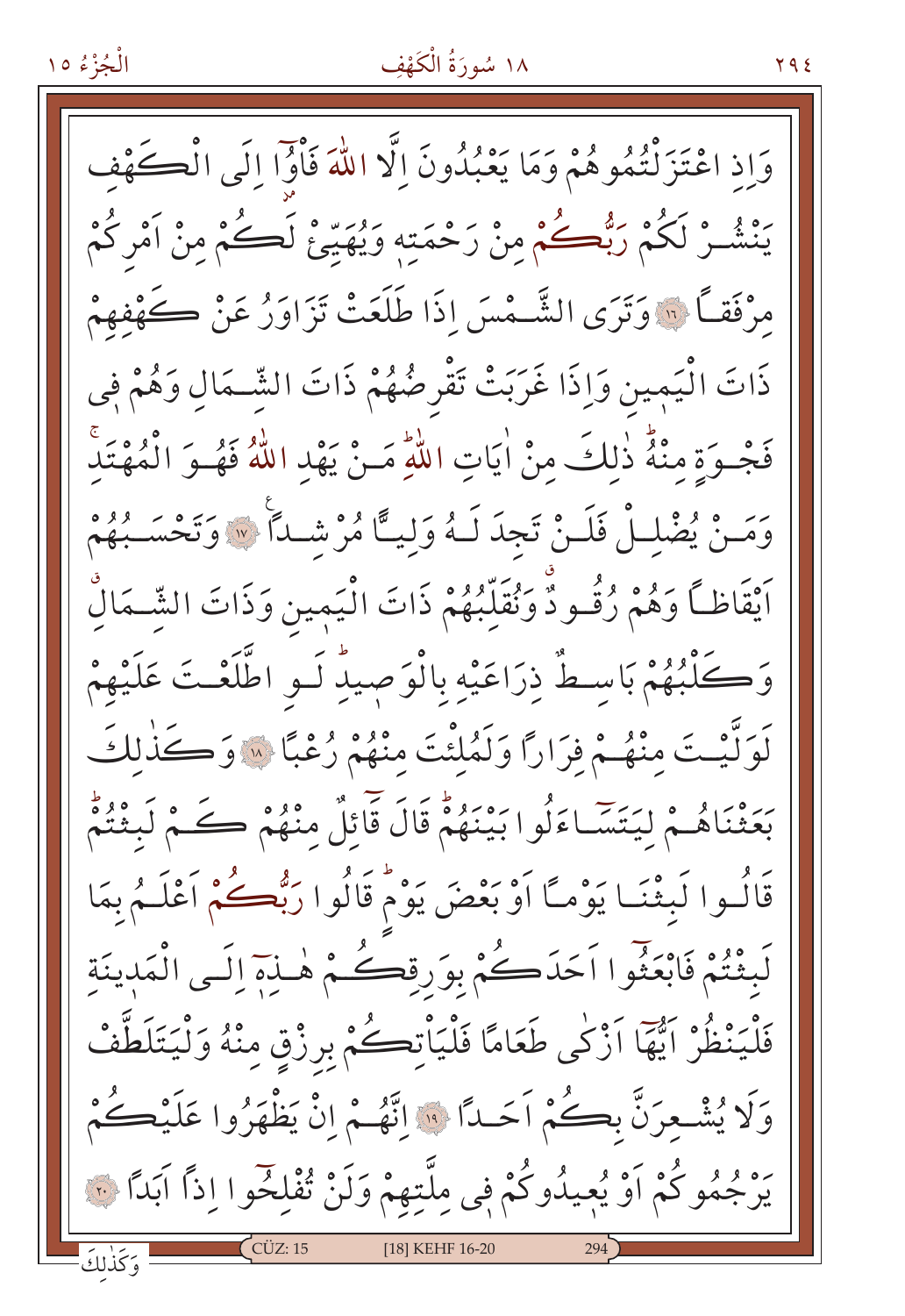وَكَذَٰلِكَ أَعْثَرْنَا عَلَيْهِمْ لِيَعْلَمُوا أَنَّ وَعْـدَ اللّهِ حَقٌّ وَأَنَّ السَّاعَةَ لَا رَيْبَ فِيهَــٰٓ إِذْ يَتَنَازَعُونَ بَيْنَهُـمْ أَمْرَهُمْ فَقَالُوا ابْنُسوا عَلَيْهِمْ بُنْيَانِكًا رَبُّهُمْ أَعْلَمُ بِهِمّْ قَبَالَ الَّذِينَ غَلَبُوا عَلٰى أَمْرِهِمْ لَنَتَّخِذَنَّ عَلَيْهِمْ مَسْجِدًا لَ سَــَقُولُونَ ثَلْثَةٌ رَابِعُهُمْ كَلْبُهُمْ وَيَقُولُونَ خَمْسَـةٌ سَادِسُهُمْ كَلْبُهُمْ رَجْمًا بِالْغَيْبِ وَيَقُولُونَ سَـبْعَةٌ وَثَامِنُهُمْ كَلْبُهُمْ قُـلْ رَبِّي اَعْلَمُ بِعِدَّتِهِـمْ مَا يَعْلَمُهُمْ إِلَّا قَلِيَـلٌ فَلَا تُمَارِ فِيهِمْ إِلَّا مِرَّاءً ظَاهِرًّا وَلَا تَسْتَفْتٍ فِيهِمْ مِنْهُمْ اَحَداً لَ وَلَا تَقُولَنَّ لِشَائِءِ إِنِّي فَاعِلٌ ذٰلِكَ غَدَآ ٣ إِلَّا أَنْ يَشَاءَ اللَّهُ وَاذْكُرْ رَبَّكَ اذَا نَسِـيتَ وَقُـلْ عَسْـى اَنْ يَهْدِيَن رَبِّى لِأَقْرَبَ مِنْ هٰذَا رَشَــٰدًا لَّةَ وَلَبِثُوا فِي كَهْفِهِمْ ثَلْثَ مِائَةِ سَـنِينَ وَازْدَادُوا تِسْعًا نَّةَ قُلِ اللَّهُ اَعْلَـمُ بِمَا لَبِثُواْ لَهُ غَيْبُ السَّـمٰوَاتِ وَالْأَرْضُ اَبْصِـرْ بِـهِ وَاَسْـمِـعٌ مَا لَهُـمْ مِنْ دُونِهِ مِنْ وَلِيِّ وَلَا يُشْـرِكُـ فِي حُڪْمِهِ اَحَداً ۞ وَاتْلُ مَا اُوحِيَ اِلَيْكَ مِنْ ڪِتَابِ رَبّكَ لَا مُبَدّلَ لِكَلِمَاتِهِ وَلَنْ تَجِدَمِنْ دُونِهِ مُلْتَحَدًا ۞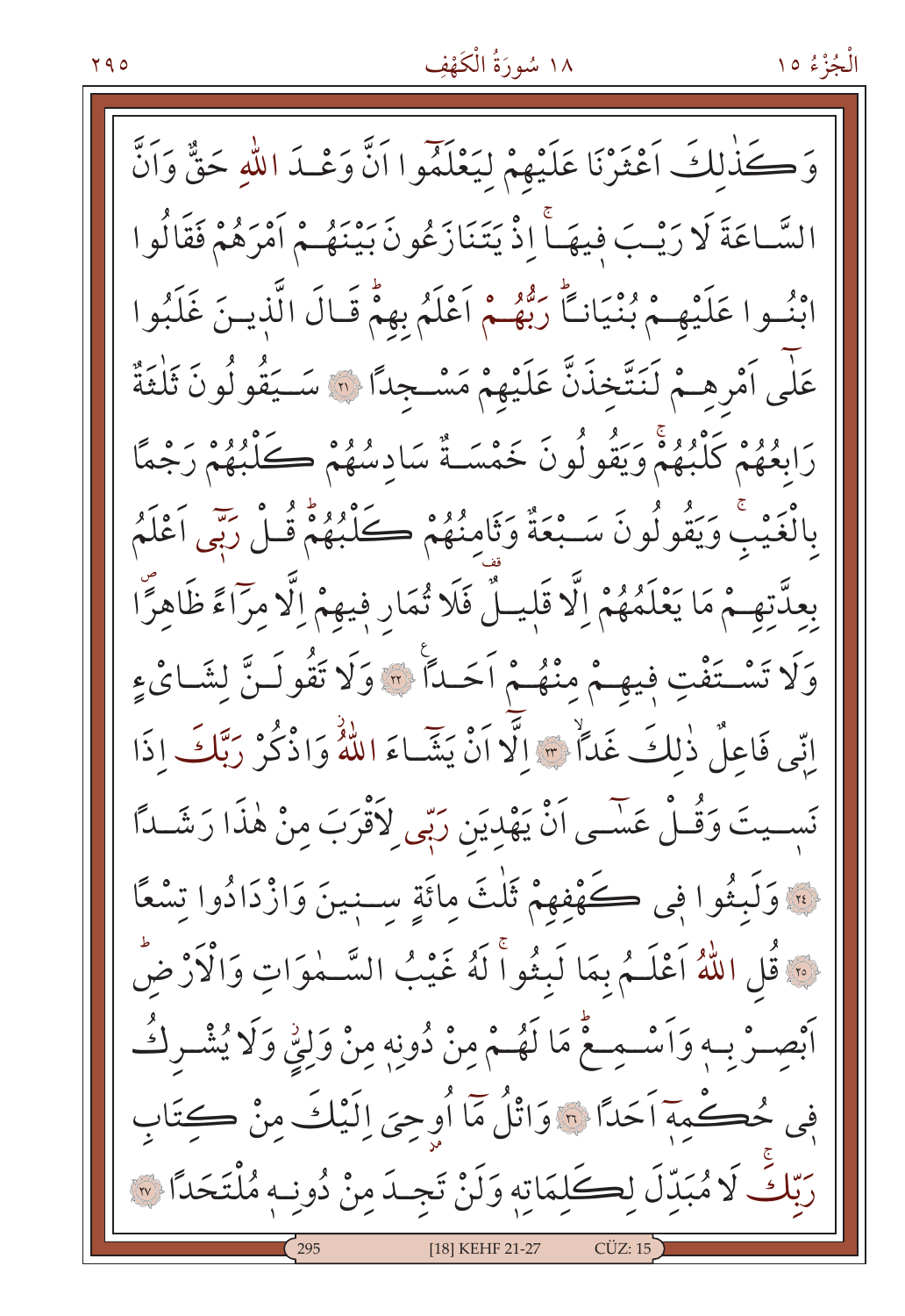## ١٨ سُورَةُ الْكَهْفِ

۲۹٦

وَاصْبِرْ نَفْسَكَ مَعَ الَّذِينَ يَدْعُونَ رَبَّهُمْ بِالْغَدٰوةِ وَالْعَشْتِيّ يُرِ يِدُونَ وَجْهَهُ وَلَا تَعْدُ عَيْنَاكَ عَنْهُمْ تُرِيدُ زِينَةَ الْحَيْوةِ الدُّنْيَا وَلَا تُطِعْ مَنْ اَغْفَلْنَا قَلْبَهُ عَنْ ذِكْرِنَا وَاتَّبَعَ هَوٰيهُ وَكَانَ اَمْرُهُ فُرُطًا لِلَّهِ وَقُلِ الْحَقُّ مِنْ رَبَّكُمْ فَمَنْ شَاءَ فَلْيُؤْمِنْ وَمَنْ شَاءَ فَلْيَكْفُوْ إِنَّا اَعْتَدْنَا للظَّالمينَ نَارًاْ اَحَاطَ بهمْ سُـرَادِقُهَاْ وَاِنْ يَسْتَغِيثُوا يُغَاثُوا بِمَاءٍ كَالْمُهْلِ يَشْوِي الْوُجُوهِ بِئْسَ الشَّرَابُّ وَسَّاءَتْ مُرْتَفَقِيًا ۚ وَإِنَّ الَّذِينَ اٰمَنُوا وَعَمِلُوا الصَّالِحَاتِ إِنَّا لَا نُضِيعُ اَجْرَ مَنْ اَحْسَىنَ عَمَلاً \* أُولٰئِكَ لَهُمْ جَنَّاتُ عَدْنِ تَجْـري مِنْ تَحْتِهِمُ الْأَنْهَارُ يُحَلَّوْنَ فِيهَا مِنْ اَسَـاوِرَ مِنْ ذَهَبِ وَيَلْبَسُونَ ثِيَابًا خُضْرًا مِنْ سُنْدُسٍ وَاِسْتَبْرَقٍ مُتَّكِئِينَ فِيهَا عَلَى الْإِرَائِكِّ نِعْمَ الثَّوَابُّ وَحَسُنَتْ مُرْتَفَقاً ۞ وَاصْرِبْ لَهُمْ مَثَلَّا رَجُلَيْنِ جَعَلْنَا لِأَحَدِهِمَا جَنَّتَيْنِ مِنْ أَعْنَابٍ وَحَفَفْنَاهُمَا بِنَخْلِ وَجَعَلْنَا بَيْنَهُمَا زَرْعًاْ ٣ كِلْتَا الْجَنَّتَيْنِ اٰتَتْ اُكْلَهَا وَلَمْ تَظْلِمْ مِنْهُ شَيْئًا وَفَجَّرْنَا خَلَالَهُمَا نَهَرًا \* وَكَانَ لَهُ ثَمَرٌ فَقَالَ لِصَاحِبِهِ وَهُوَ يُحَاوِرُهُ أَنَا أَكْثَرُ مِنْكَ مَالًا وَأَعَزُّ نَفَرًا ؟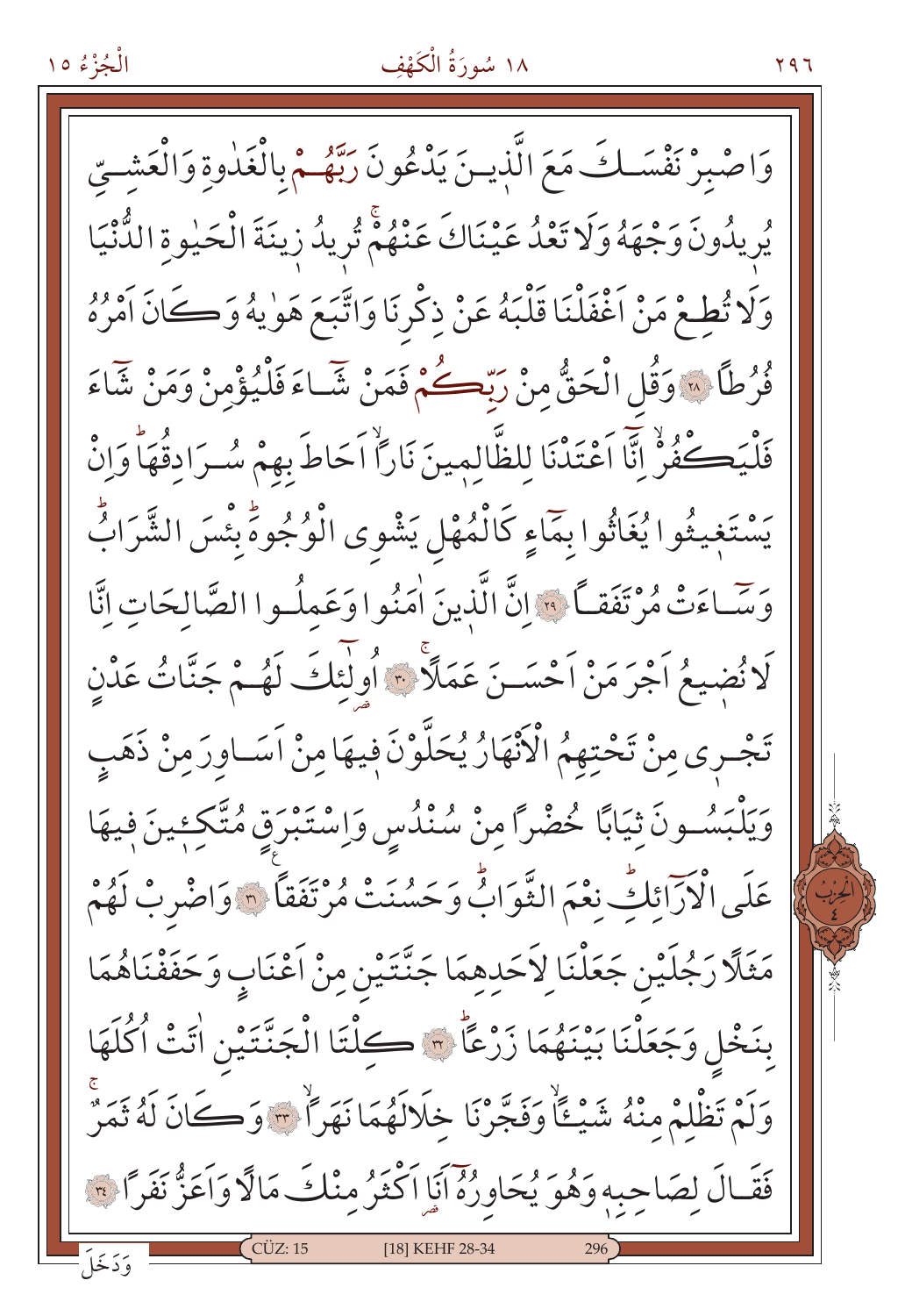الْجُزْءُ ١٥

وَدَخَلَ جَنَّتَهُ وَهُوَ ظَالِمٌ لنَفْسِهِ قَالَ مَا اَظُنُّ اَنْ تَبِيدَ هٰذِ آبَداً ِ ﴾ وَمَا اَظُنُّ السَّـاعَةَ قَائِمَةٌ وَلَئِنْ رُدِدْتُ اِلٰى رَبِّى لَاَجِدَنَّ خَيْراً مِنْهَا مُنْقَلَبًا ﴾ قَالَ لَهُ صَاحِبُهُ وَهُوَ يُحَـاوِرُهُ اكْفَرْتَ بِالَّذِي خَلَقَكَ مِنْ تُرَابِ ثُمَّ مِنْ نُطْفَةٍ ثُمَّ سَـوِّيكَ رَجُلًّا \* لَكِنَّا هُوَ اللَّهُ رَبِّي وَلَّا اُشْرِكُ بِرَبِّي اَحَدًا ۞ وَلَوْلَا إِذْ دَخَلْتَ جَنَّتَكَ قُلْتَ مَا شَّاءَ اللَّهُ لَا قُوَّةَ إِلَّا بِاللَّهِ إِنْ تَرَن أَبَا اَقَلَّ مِنْكَ مَالَّا وَوَلَداً فَعَسْمِي رَبِّمِي أَنْ يُؤْتِيَنِ خَيْرًا مِنْ جَنَّتِكَ وَيُرْسِـلَ عَلَيْهَا حُسْبَانًا مِنَ السَّمَّاءِ فَتُصْبِحَ صَعِيدًا زَلَقًا ﴾ أَوْ يُصْبِحَ مَاؤُهَا غَوْرًا فَلَنْ تَسْتَطِيعَ لَهُ طَلَبًا ۞ وَأُحِيطَ بِثَمَرِهِ فَأَصْبَحَ يُقَلِّبُ كَفَّيْبِهِ عَلٰى مَاۤ اَنْفَقَ فِيهَا وَهِيَ خَاوِيَةٌ عَلٰى عُرُوشِـهَا وَيَقُولُ يَا لَيْتَنِي لَمْ أُشْرِكْ بِرَبِّي اَحَدًا ۞ وَلَمْ تَكُنْ لَهُ فِئَةٌ يَنْصُرُونَهُ مِنْ دُونِ اللَّهِ وَمَا كَانَ مُنْتَصِراً \* هُنَالِكَ الْوَلَايَـةُ لِلَّهِ الْحَقُّ هُوَ خَيْـرٌ ثَوَابًا وَخَيْرٌ عُقْبًا \* وَاضْـربْ لَهُمْ مَثَلَ الْحَيْوةِ الدُّنْيَا كَمَّاءٍ أَنْزَلْنَاهُ مِنَ السَّـمَّاءِ فَاخْتَلَطَ بِ4 نَبَاتُ الْأَرْضِ فَأَصْبَحَ هَشيمًا تَذْرُوهُ الرِّيَاحُ وَكَانَ اللَّهُ عَلَى كُلِّ شَيْءٍ مُقْتَدِرًا فَ [18] KEHF 35-45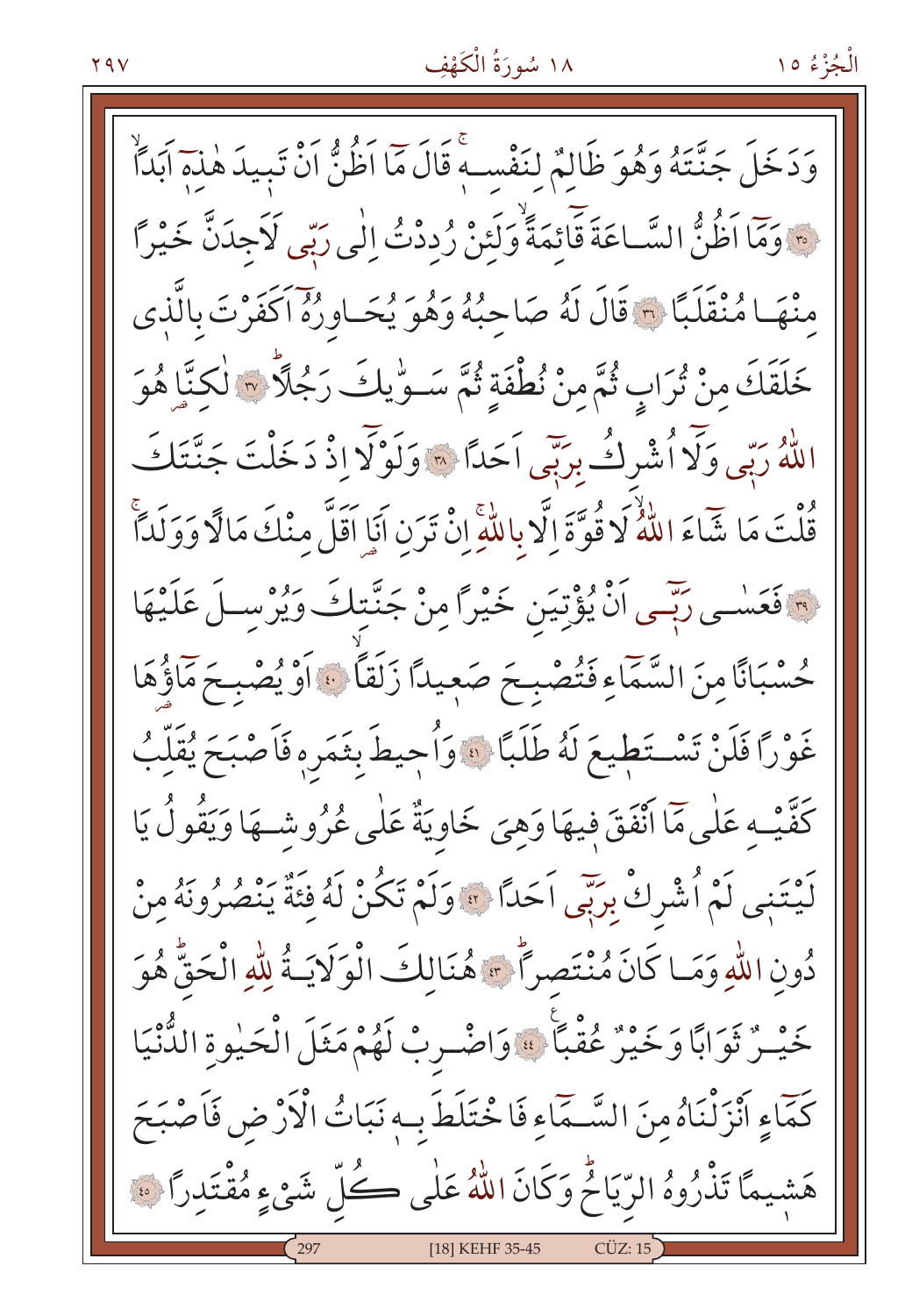اَلْمَالُ وَالْبَنُونَ زِينَةُ الْحَيْوةِ الدُّنْيَاَّ وَالْبَاقِيَاتُ الصَّالحَاتُ خَيْرٌ عِنْدَ رَبِّكَ ثَوَابًا وَخَيْرٌ آمَلًا ؟ وَيَوْمَ نُسَيِّرُ الْجِبَالَ وَتَرَى الْأَرْضَ بَارِزَةًٌ وَحَشَرْنَاهُمْ فَلَمْ نُغَادِرٌ مِنْهُمْ اَحَدًا ۚ ۚ وَعُرِضُوا عَلٰی رَبّكَ صَفًّا لَقَدْ جِئْتُمُونَا كَمَا خَلَقْنَاكُمْ اَوَّلَ مَرَّةٌ بَلْ رَعَمْتُمْ اَلَّنْ نَجْعَلَ لَكُمْ مَوْعِدًا ۞ وَوُضِعَ الْكِتَابُ فَتَرَى الْمُجْرِمِينَ مُشْـفِقِينَ مِمَّـا فِيهِ وَيَقُولُونَ يَـا وَيْلَتَنَا مَا لِهٰذَا الْكِتَـابِ لَا يُغَادِرُ صَغِيرَةً وَلَا كَبِيـرَةً الَّا اَحْضِيهَاْ وَوَجَدُوا مَا عَمِلُوا حَاضِراً وَلَا يَظْلَمُ رَبُّكَ اَحَداً ۚ ۚ وَاذْ قُلْنَا لِلْمَلِّئِكَة اسْكُدُوا لِأَدَمَ فَسَجَدُوا إِلَّا إِبْلِيسٌ كَانَ مِنَ الْجِنِّ فَفَسَقَ عَنْ اَمْرِ رَبَّهُ اَفَتَتَّخذُونَهُ وَذُرِّيَّتَهُ اَوْلِيّاءَ مِنْ دُونِي وَهُمْ لَكُمْ عَدُوٌّ بِئْسَ لِلظَّالِمِينَ بَدَلاً ۚ مَّا اَشْـهَدْتُهُمْ خَلْقَ السَّـمٰوَاتِ وَالْأَرْضِ وَلَا خَلْقَ أَنْفُسهمْ وَمَا كُنْتُ مُتَّخذَ الْمُضلّينَ عَضُدًّا نَّةَ وَيَوْمَ يَقُولُ نَادُوا شُـرَكَاءِيَ الَّذِيـنَ زَعَمْتُمْ فَدَعَوْهُمْ فَلَمْ يَسْتَجِيبُوا لَهُمْ وَجَعَلْنَا بَيْنَهُمْ مَوْبِقاً ﴾ وَرَاَ الْمُجْرِمُونَ النَّارَ فَظَنُّوا اَنَّهُمْ مُوَاقِعُوهَا وَلَـمْ يَجِدُوا عَنْهَـا مَصْرِفًا \*\* [18] KEHF 46-53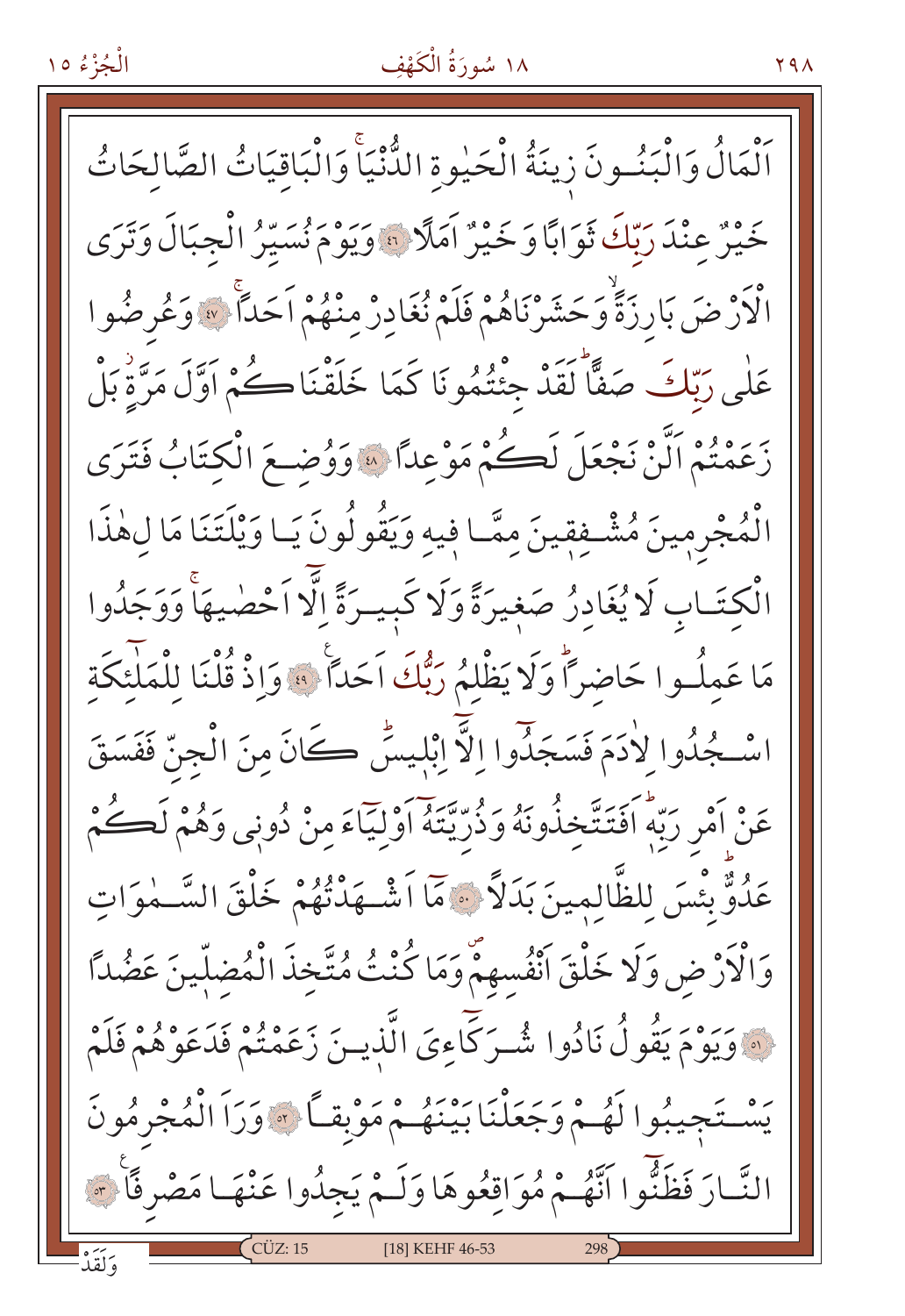وَلَقَدْ صَرَّفْنَا فِي هٰذَا الْقُرْاٰنِ لِلنَّاسِ مِنْ كُلِّ مَثَلٌ وَكَانَ الْانْسَانُ اَكْثَرَ شَيْءٍ جَدَلًا ﴾ وَمَا مَنَعَ النَّاسَ اَنْ يُؤْمِنُوا إِذْ جَاءَهُـمُ الْهُــٰدى وَيَسْـتَغْفِرُوا رَبَّهُمْ إِلَّا أَنْ تَأْتِيهُمْ سُــّٰتَةُ الْأَوَّلِينَ اَوْ يَأْتِيَهُمُ الْعَذَابُ قُبُلًا ۞ وَمَا نُرْسِلُ الْمُرْسَلِينَ اِلَّا مُبَشِّرينَ وَمُنْذِرِينَّ وَيُجَادِلُ الَّذِينَ كَفَرُوا بِالْبَاطِلِ لِيُدْحِضُوا بِهِ الْحَقَّ وَاتَّخَذُّوا اٰيَاتِي وَمَّا اُنْذِرُوا هُزُواً ۞ وَمَنْ اَظْلَمُ مِمَّنْ ذُكِّرَ بِأَيَاتِ رَبِّهِ فَاَعْرَضَ عَنْهَا وَنَسِيَ مَا قَدَّمَتْ يَدَاهُ إِنَّا جَعَلْنَا عَلٰى قُلُوبِهِمْ أَكِنَّةً أَنْ يَفْقَهُوهُ وَفِي أَذَانِهِـمْ وَقْرَأُ وَإِنْ تَدْعُهُمْ إِلَى الْهُــٰدى فَلَنْ يَهْتَذُوا إِذاً آبَداً لِهَ وَرَبُّكَ الْغَفُورُ ذُو الرَّحْمَةُ لَوْ يُؤَاخِذُهُمْ بِمَا كَسَبُوا لَعَجَّلَ لَهُمُ الْعَـذَابِّ بَلْ لَهُمْ مَوْعِدٌ لَنْ يَجِـدُوا مِنْ دُونِهِ مَوْ نَلَا ﴾ وَتِلْكَ الْقُرْى أَهْلَكْنَاهُمْ لَمَّا ظَلَمُوا وَجَعَلْنَا لِمَهْلِكِهِمْ مَوْعِدًا ﴾ وَإِذْ قَالَ مُوسْى لِفَتْيهُ لَا أَبْرَحُ حَتَّى اَبْلُــغَ مَجْمَعَ الْبَحْرَيْنِ اَوْ اَمْضِىَ حُقُبــًا ۞ فَلَمَّا بَلَغَا مَجْمَعَ بَيْنِهِمَا نَسِيَا حُوتَهُمَا فَاتَّخَذَ سَبِيلَهُ فِي الْبَحْرِ سَـرَبًا لِهِ [18] KEHF 54-61